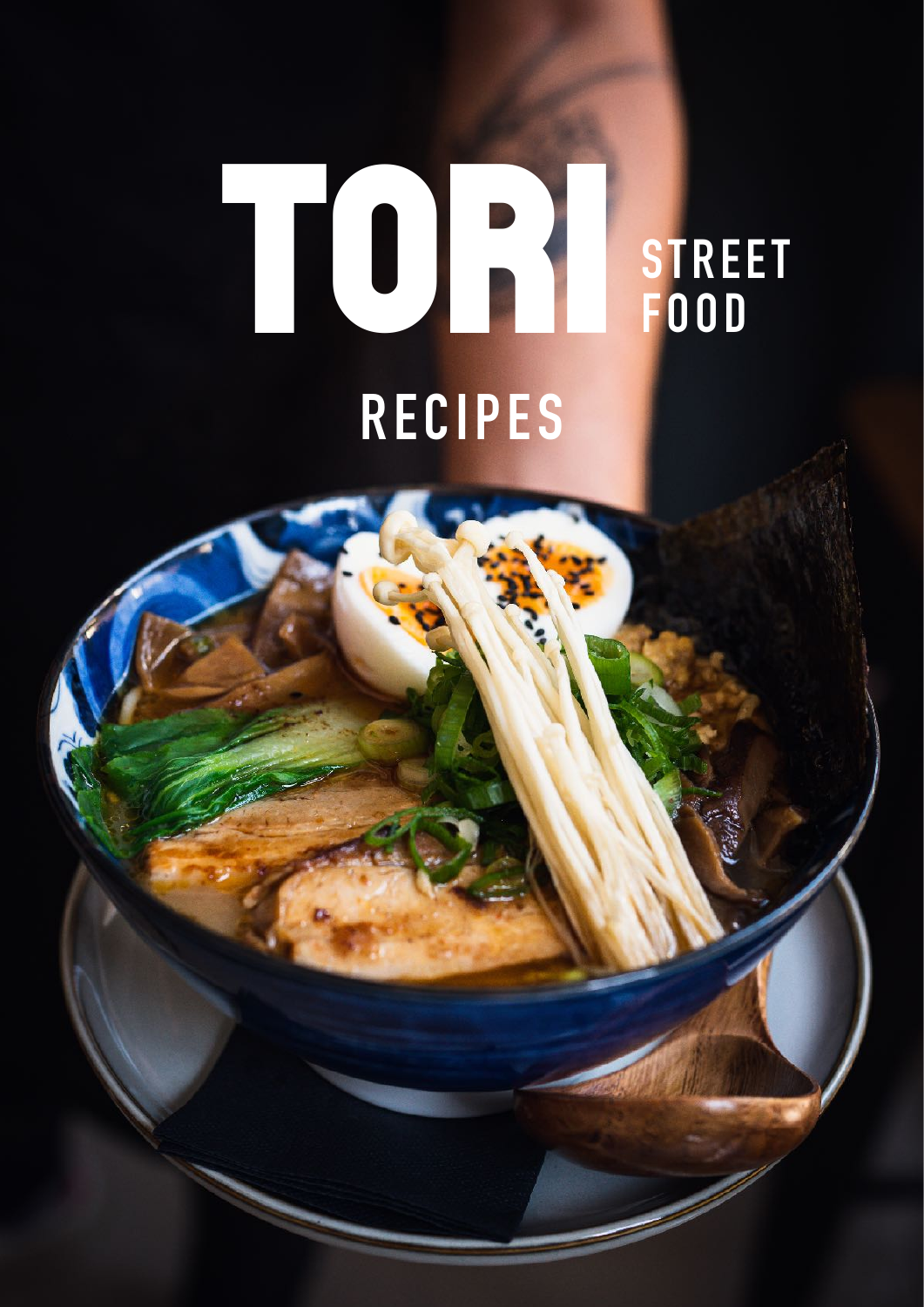# <span id="page-1-0"></span>**LOBSTER BUN 300 g**

BUNS 2 PCS CUCUMBER 4 SLICES LOBSTER MIXTURE 80 G CRUMBLE SPRING ONIONS

# <span id="page-1-1"></span>**Q BUN 300 g**

BUNS 2 PCS CUCUMBERS 4 SLICES PORK BELLY 70 G (2 PCS) BBQ SAUCE 35 G DANDAN MEAT 30 G CHEDDAR SAUCE 30 G SPRING ONIONS CHILI

# <span id="page-1-2"></span>**GYOZA 150 g**

GYOZA 5 PCS FURIKAKE EDAMAME, FLOWER **SPROUTS** GYOZA SAUCE

# <span id="page-1-3"></span>**KATSU 700 g**

- SUSHI RICE 250 G
- PANKO CHICKEN 2 PCS 300 G
- BABY SPINACH 10 G
- COLESLAW 120 G
- CUCUMBERS 4 SLICES 20 G
- EDAMAME 20 G
- DAIKON 20 G
- KATSU SAUCE 50 G
- SPRING ONIONS 10 G
- WHITE SESAME







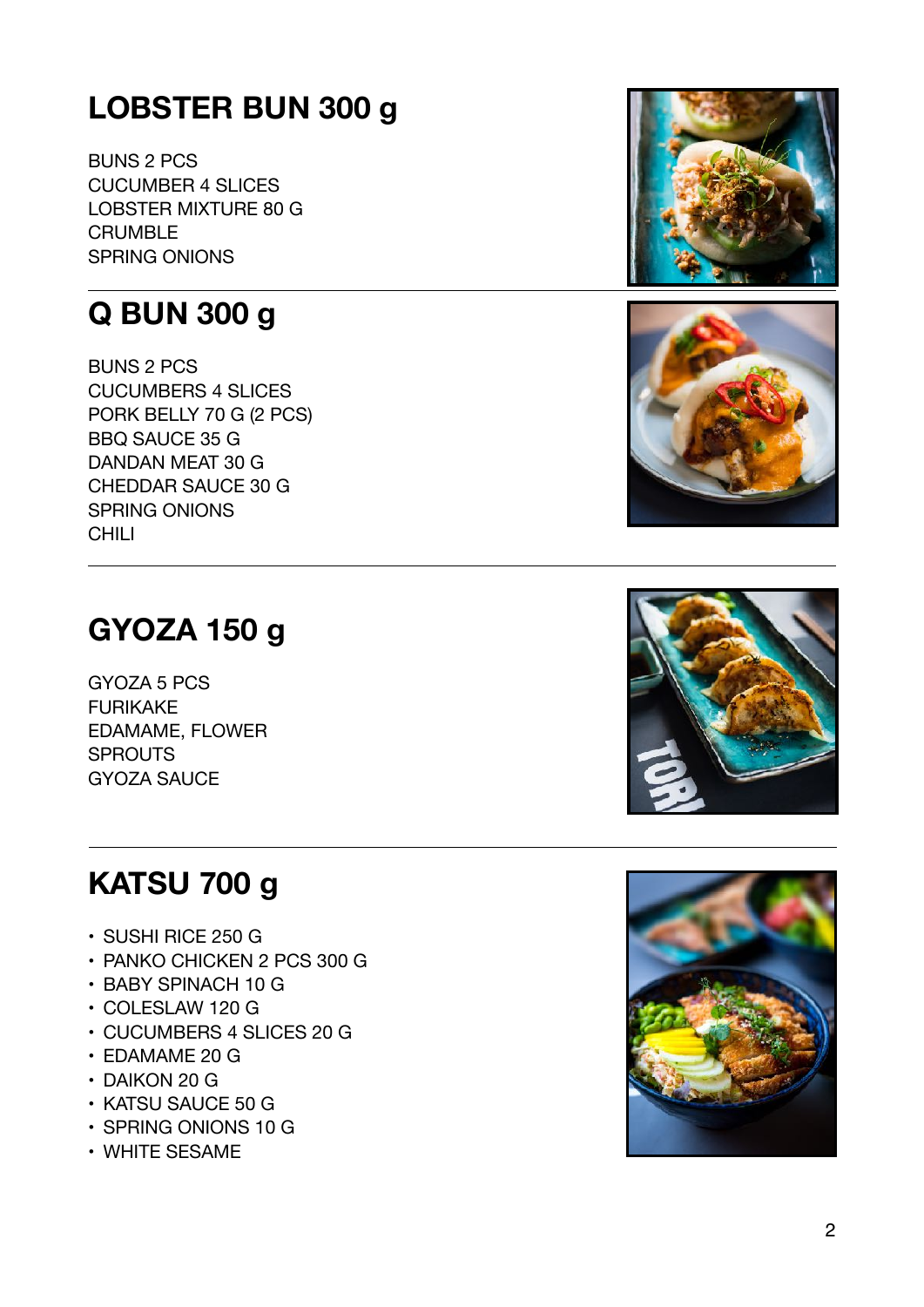# <span id="page-2-0"></span>**DAN DAN 600 g**

- SHIITAKE 50 G
- EDAMAME 50 G
- BABY SPINACH 15 G
- CHILLI RED FRESH
- SPRING ONIONS 20 G
- NOODLES 180 G
- CHILI OIL 10 G
- SAUCE DAN DAN 80 G
- DAN DAN MEAT 100 G
- SPRING ONIONS, PEANUTS 15 G



# <span id="page-2-1"></span>**KFC 650 g**

- SUSHI RICE 250 G
- CUCUMBERS 60 G
- KIMCHI 50 G
- SESAME, SPRING ONION
- KARAAGE CHICKEN 230 G
- KOREAN BBQ SAUCE 30 G
- PEANUTS 1 Tbsp
- SPROUTS

# <span id="page-2-2"></span>**PAD THAI 500 g**

- EGG 1 PC
- CHICKEN MARINATED 120 G
- GARLIC
- TOFU 35 G
- BEAN SPROUTS 40 G
- RICE NOODLES 150 G
- PAD THAI SAUCE 50 G
- SPRING ONION STRIPS 20 G
- CUCUMBERS 4 SLICES
- LIME WEDGE 1
- MUNG BEANS ON TOP , DRIED CHILLES



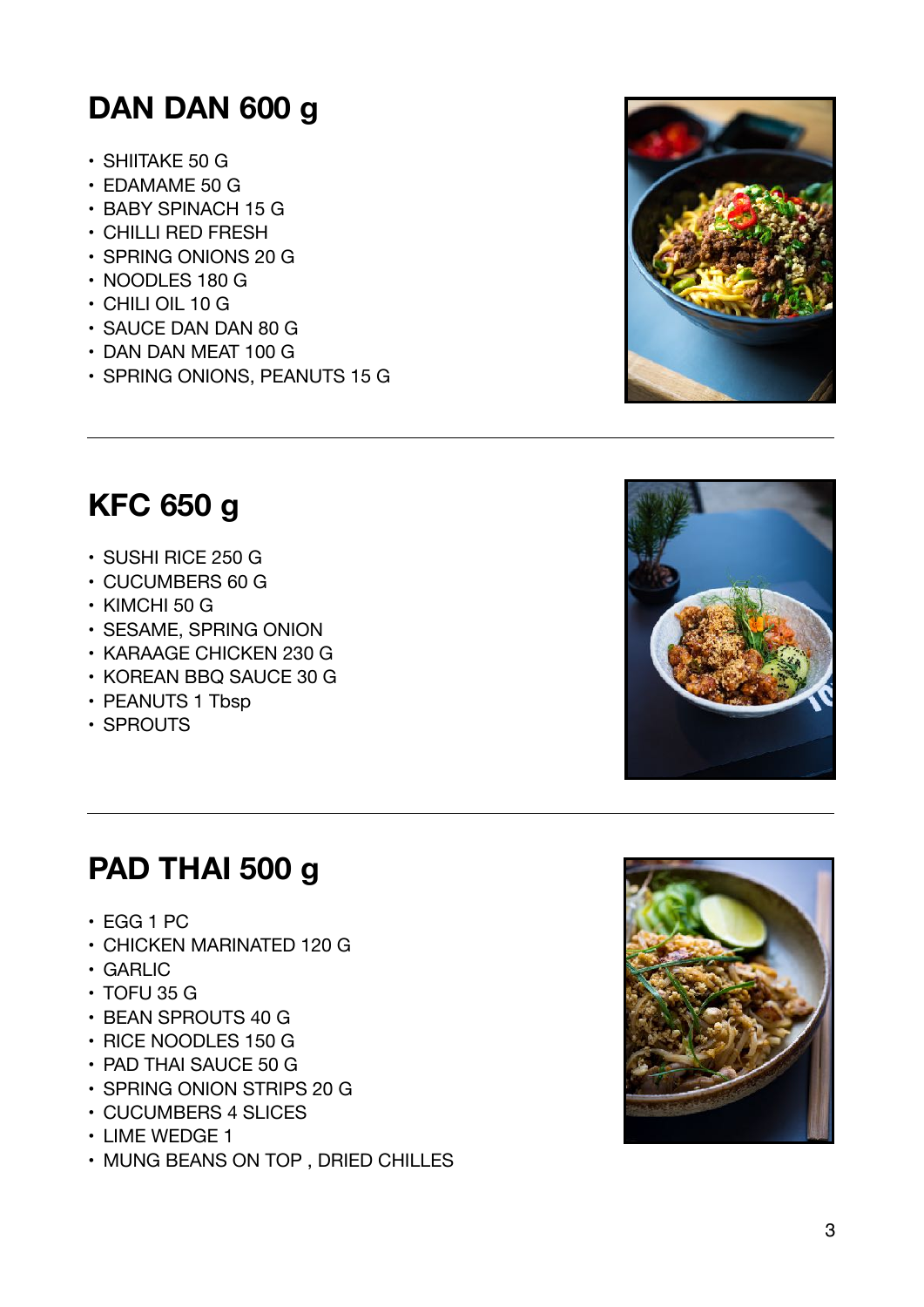# <span id="page-3-0"></span>**TUNA POKE 650 g**

- SUSHI RICE 250 G
- FURIKAKE 1/3 TBSP
- PEANUTS 1/3 TBSP
- PINK GINGER 30 G
- WAKAME SALAD 30 G
- EDAMAME 30 G, DAIKON 20 G
- CUCUMBERS 4 SLICES 30 G
- LOBSTER SALAD 30 G
- TUNA 120 G
- (POKE SAUCE, RED AND SPRING ONIONS, BLACK SESAME) 50G
- SPROUTS , FLOWER

# <span id="page-3-1"></span>**KUNG PAO 700 g**

- RICE 250 G
- PORKBELLY GLAZED 4 PCS 180 G
- COLESLAW 60 G
- KIMCHI 50 G
- RAMEN EGG 1 SLICED IN HALF
- CUCUMBER 3 SLICES 30 G
- KUNGPAO SAUCE 50 G
- CRUMBLE 1 TBSP 15 G
- SPRING ONIONS 10 G
- WHITE SESAME, SPROUTS

# <span id="page-3-2"></span>**RAMEN TANTANMEN 750 g**

WHEAT NOODLES 150 G TANTANMEN SOUP 350 ML PORKBELLY GLAZED 2 PCS 80 G CHICKEN MISO 20 G BAMBOO 20 G SHIITAKE 15 G PAK CHOI 1-2 PCS SPRING ONIONS 25 G RAMEN EGG 1 SLICED IN HALF, BLACK SESAME ENOKI MUSHROOMS 15 G GARLIC OIL, NEGI OIL NORI ALGAE 2 X 1/4





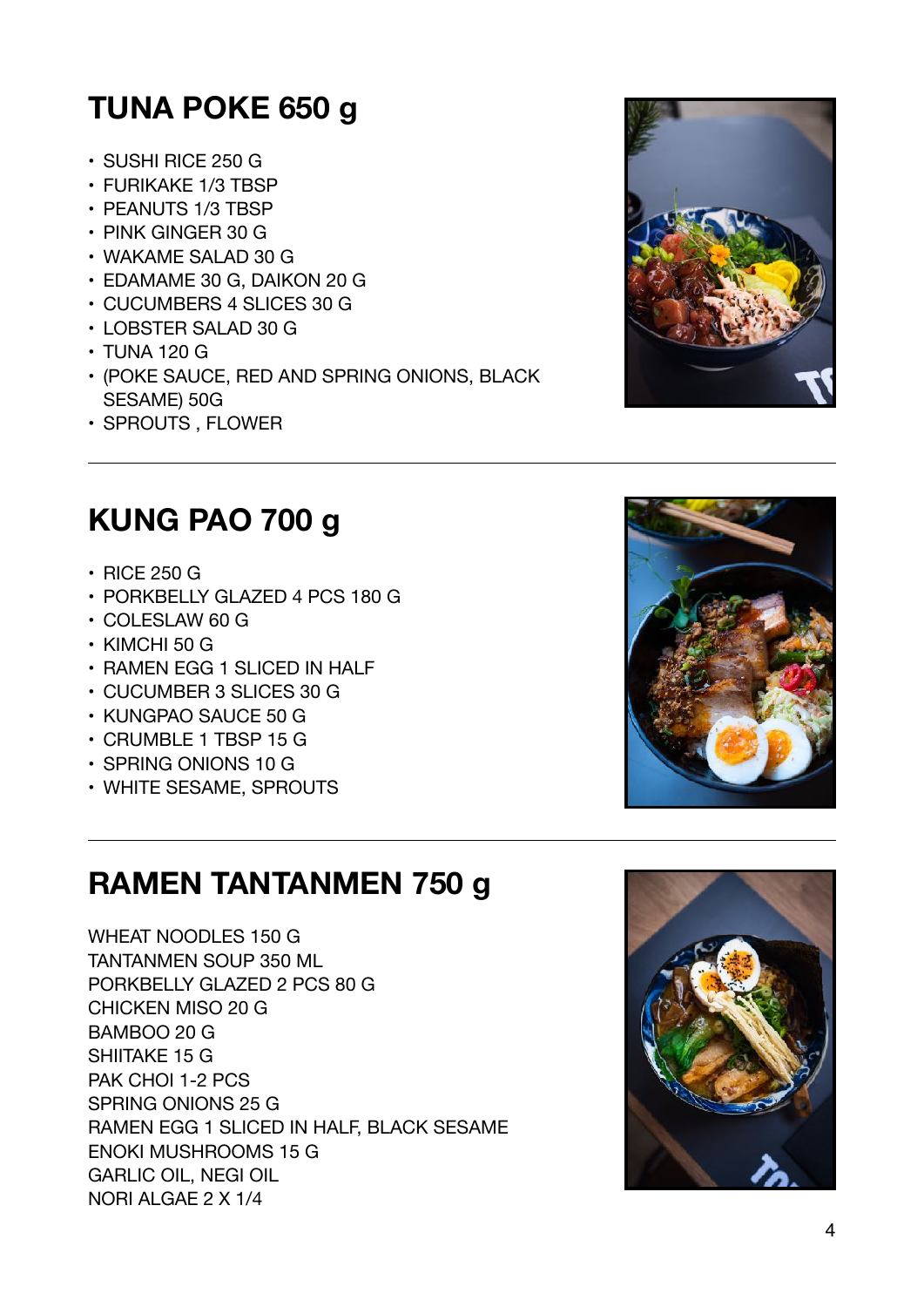# <span id="page-4-0"></span>**RAMEN KHAO SOI 750 g**

NOODLES 150 G KHAO SOI SOUP 3.5 DL KARAAGE CHICKEN 70G BAMBOO PAK CHOI RAMEN EGG 1 SLICED IN HALF SPRING ONIONS FRIED RICE NOODLES ON TOP CHILI OIL CORIANDER SPROUTS LIME ON THE SIDE



# <span id="page-4-1"></span>**BEEF TERIYAKI 600 g**

- BEEF STRIPES 120 G
- FRESH RED CHILI
- GREEN BEANS 50 G
- CHILI PASTE 1/4 TSP
- CASHEW NUTS 10 PCS
- OYSTER TERIYAKI SAUCE 50G
- NOODLES 180 G
- SPRING ONION, SESAME
- BONITO , SPROUTS

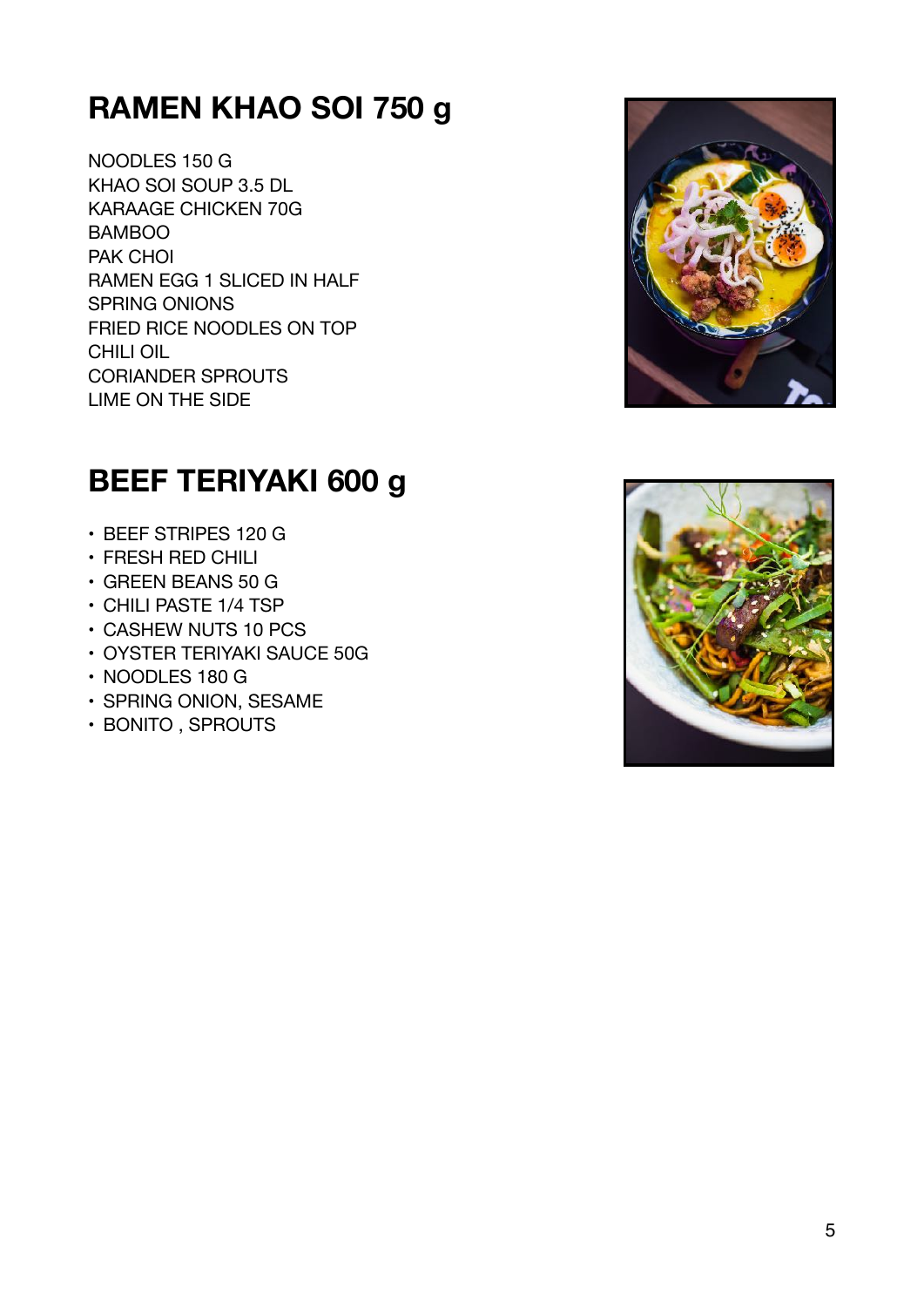| <b>LOBSTER BUN 300 g</b>                  | $\mathbf{2}$ |
|-------------------------------------------|--------------|
| Q BUN 300 g                               | $\mathbf{2}$ |
| <b>GYOZA 150 g</b>                        | $\mathbf{2}$ |
| KATSU 700 g                               | $\mathbf{2}$ |
| DAN DAN 600 g                             | 3            |
| <b>KFC 650 g</b>                          | 3            |
| PAD THAI 500 g                            | 3            |
| <b>TUNA POKE 650 g</b>                    | 4            |
| KUNG PAO 700 g                            | 4            |
| <b>RAMEN TANTANMEN 750 g</b>              | 4            |
| <b>RAMEN KHAO SOI 750 g</b>               | 5            |
| <b>BEEF TERIYAKI 600 g</b>                | 5            |
| <b>Karaage bun</b>                        | 10           |
| Karaage chicken                           | 10           |
| Karaage chicken marinade (3-4 kg of meat) | 10           |
| Wasabi coriander mayonnaise               | 11           |
| <b>Lobster bun</b>                        | 11           |
| Lobster salad (3 kg)                      | 11           |
| Crumble                                   | 12           |
| Plating                                   | 12           |
| Pork gyoza                                | 12           |
| Gyoza sauce                               | 13           |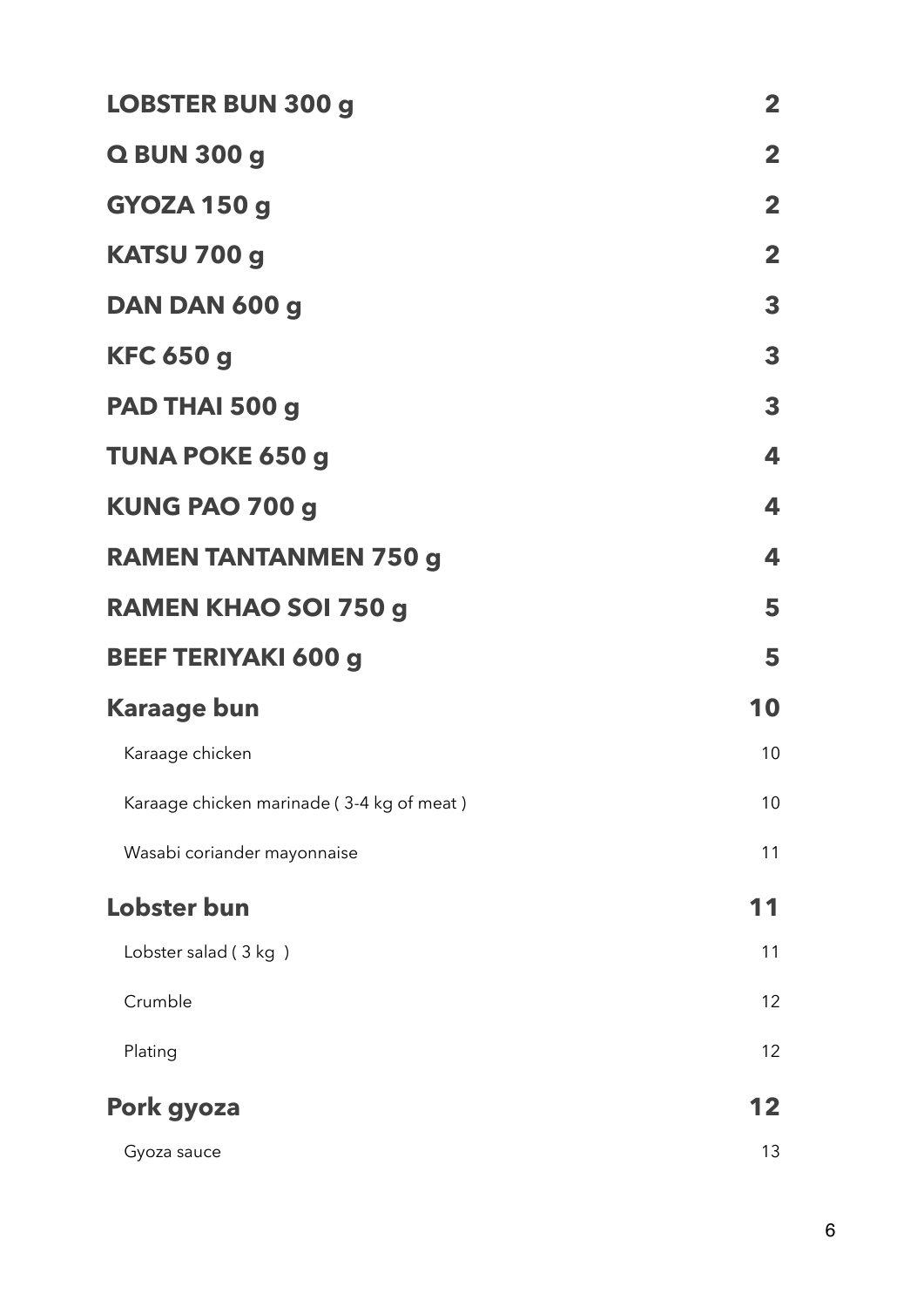| <b>Chicken gyoza</b>                         | 13 |
|----------------------------------------------|----|
| Vege gyoza                                   | 14 |
| Dan dan noodles                              | 15 |
| Dan dan sauce 14 lit                         | 15 |
| Dan dan meat                                 | 15 |
| Marinated shiitake mushrooms                 | 16 |
| Plating                                      | 16 |
| <b>Beef teriyaki</b>                         | 17 |
| Teriyaki sauce                               | 17 |
| Oyster teriyaki sauce                        | 17 |
| <b>Tantanmen ramen</b>                       | 18 |
| Chicken stock                                | 18 |
| Ramen eggs                                   | 18 |
| Pork belly                                   | 18 |
| Miso chicken                                 | 19 |
| Wheat ramen noodles (2x2 mm plate)           | 19 |
| Rye ramen noodles (2x2 mm plate)             | 20 |
| Marinated bamboo shoots                      | 20 |
| Soy milk tare (2,6 lit)                      | 20 |
| Goma tare (1,5 kg)                           | 21 |
| Mayu oil (black garlic oil)                  | 21 |
| Negi oil (spring onions and fried leaks oil) | 21 |
| Finishing the tantanmen ramen soup           | 22 |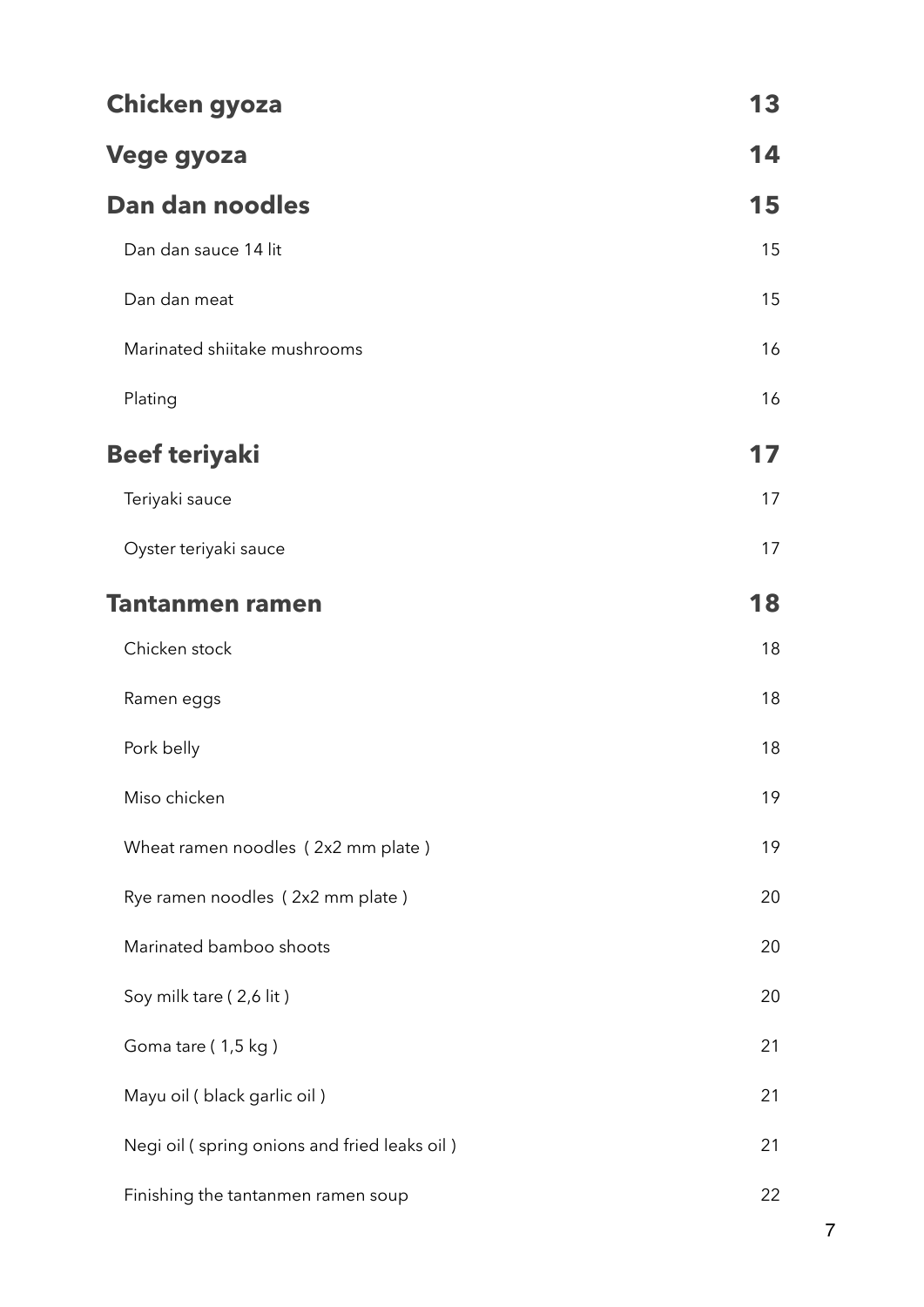| Plating                                         | 22 |
|-------------------------------------------------|----|
| <b>Khao Soi ramen</b>                           | 23 |
| Chicken stock                                   | 23 |
| Khao Soi soup                                   | 23 |
| Plating                                         | 24 |
| Sushi rice                                      | 24 |
| Sushi vinegar (20 lit)                          | 25 |
| Amount of sushi vinegar per amount of raw rice  | 25 |
| <b>Katsu chicken</b>                            | 26 |
| Coleslaw                                        | 26 |
| Wasabi mayo                                     | 26 |
| Plating                                         | 26 |
| <b>Tuna poke</b>                                | 27 |
| Poke sauce 4 lit                                | 27 |
| Lobster salad (3 kg)                            | 27 |
| Plating                                         | 28 |
| <b>Korean fried chicken</b>                     | 29 |
| Karaage chicken                                 | 29 |
| Marinade for karaage chicken (for 2 kg of meat) | 29 |
| Korean BBQ sauce (4 lit)                        | 29 |
| Plating                                         | 30 |
| <b>Kung Pao</b>                                 | 30 |
| Pork belly                                      | 30 |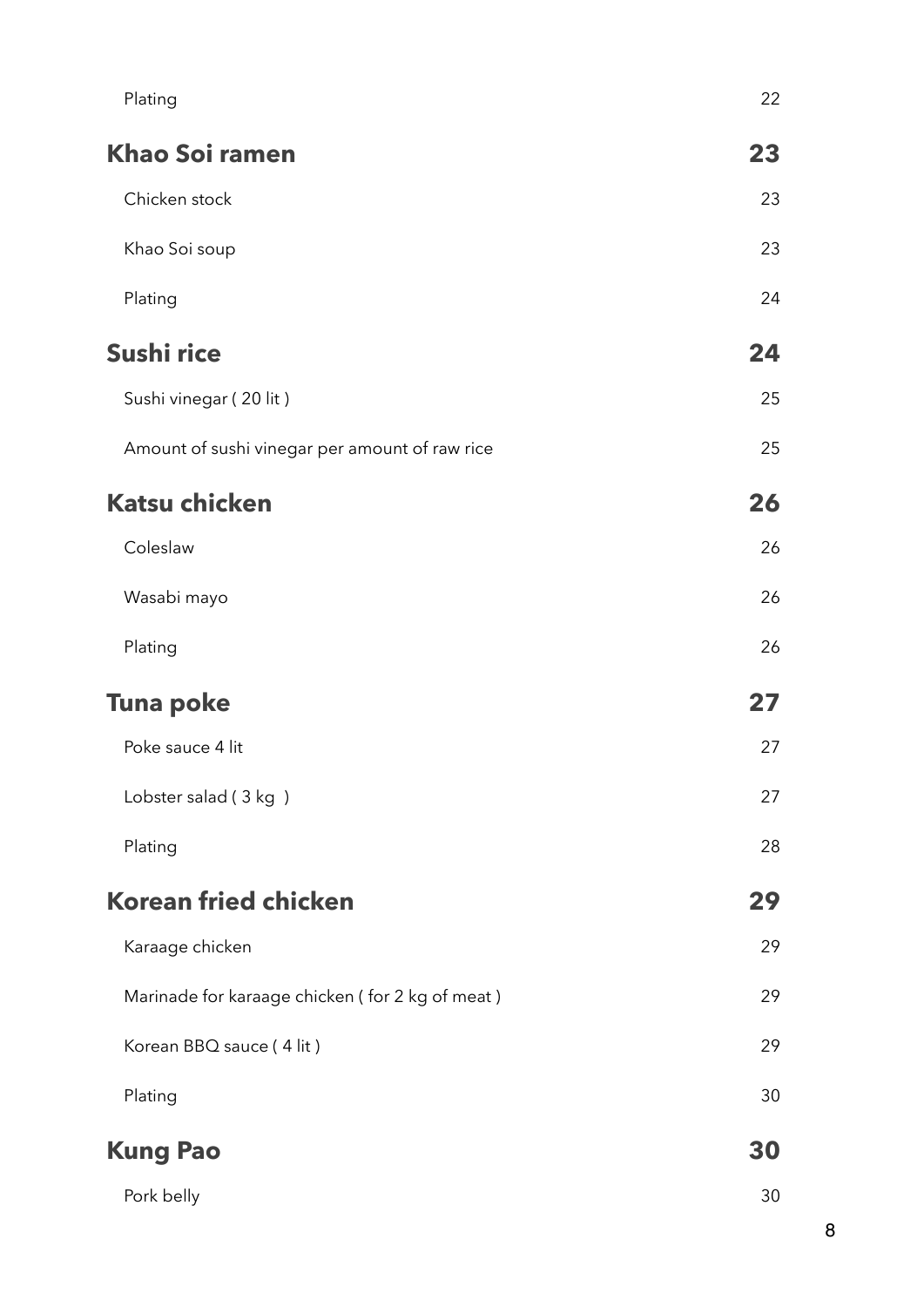| Pork glaze sauce (2 lit)     | 30 |
|------------------------------|----|
| Korean BBQ sauce (4 lit)     | 31 |
| Crumble                      | 31 |
| Ramen eggs                   | 31 |
| Kimchi                       | 32 |
| Homemade kimchi paste (2 kg) | 32 |
| Plating                      | 33 |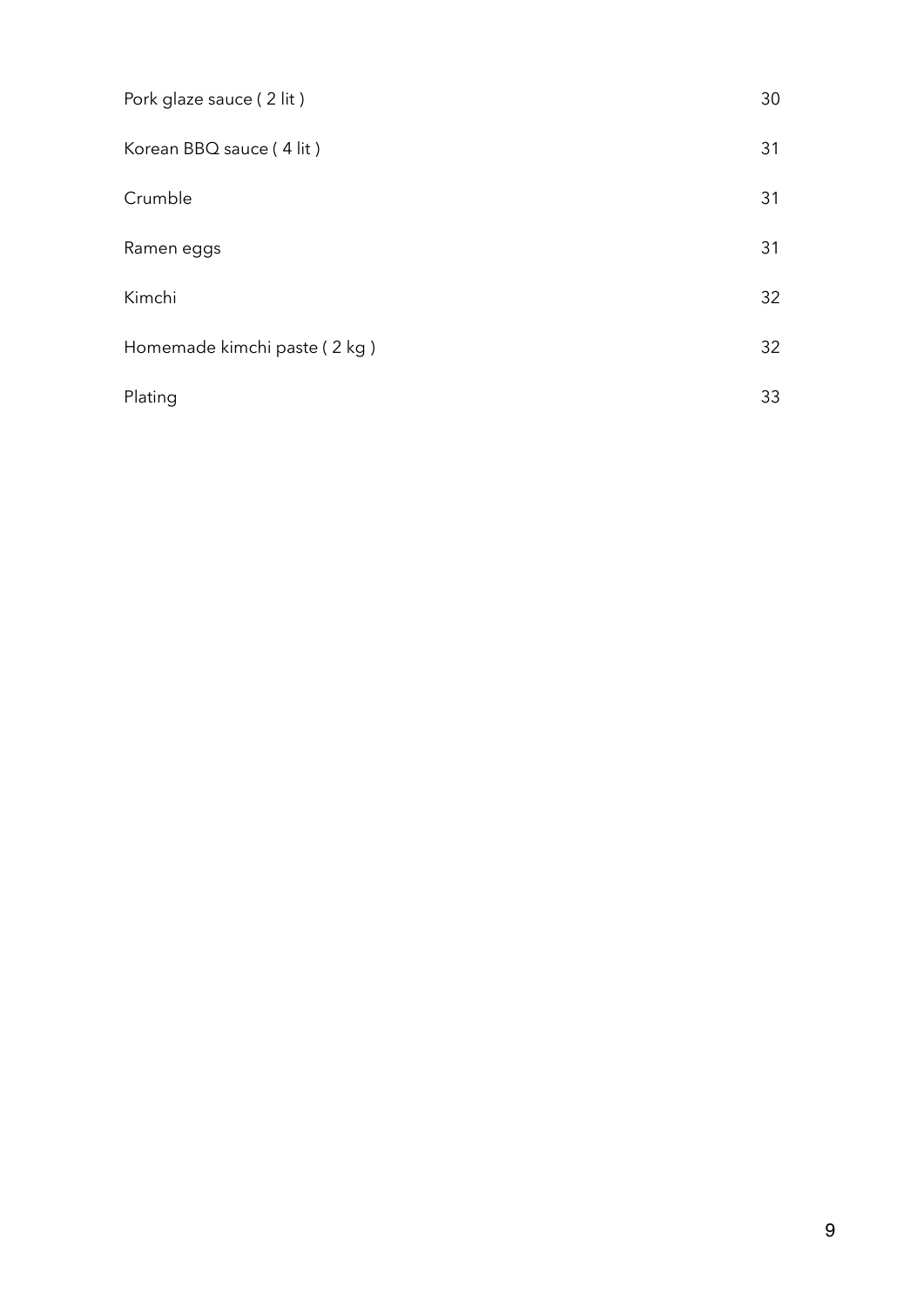# <span id="page-9-0"></span>**Karaage bun**

2 buns 0.02 lit katsu sauce 0.03 kg of pickled carrots 0.09 kg karaage chicken 0.04 kg of coriander wasabi mayonnaise spring onions and fresh red chili

Put first a little katsu sauce in the steamed buns, add pickled carrots, then add karaage chicken. Add wasabi coriander mayonnaise into the holes between the pieces of chicken. Sprinkle the top with spring onions and red chili.

Serve in bamboo baskets, on greaseproof paper, 2 pieces.

## <span id="page-9-1"></span>**Karaage chicken**

0.09 kg chicken thighs no skin potato starch panko breadcrumbs

Cut the chicken thighs into 1.5 x 1.5 cm pieces. Marinate for a maximum of 24 hours in the marinade. or just before baking. Remove from the marinade into a bowl, pour the potato starch to partially coat, a little panko crumbs, but also to keep the lumps . Fry in oil at 170C for 7-8 minutes on low heat, remove and drain on paper. Thermometer in the middle shold be 68 C, at least.

# <span id="page-9-2"></span>**Karaage chicken marinade ( 3-4 kg of meat )**

0.2 lit soy sauce 0.3 liters of beer 0.2 liters of water juice of 10 cm of grated ginger 2 cloves of garlic, grated

Mix the ingredients in the marinade, the meat can be 1-2 days in the marinade.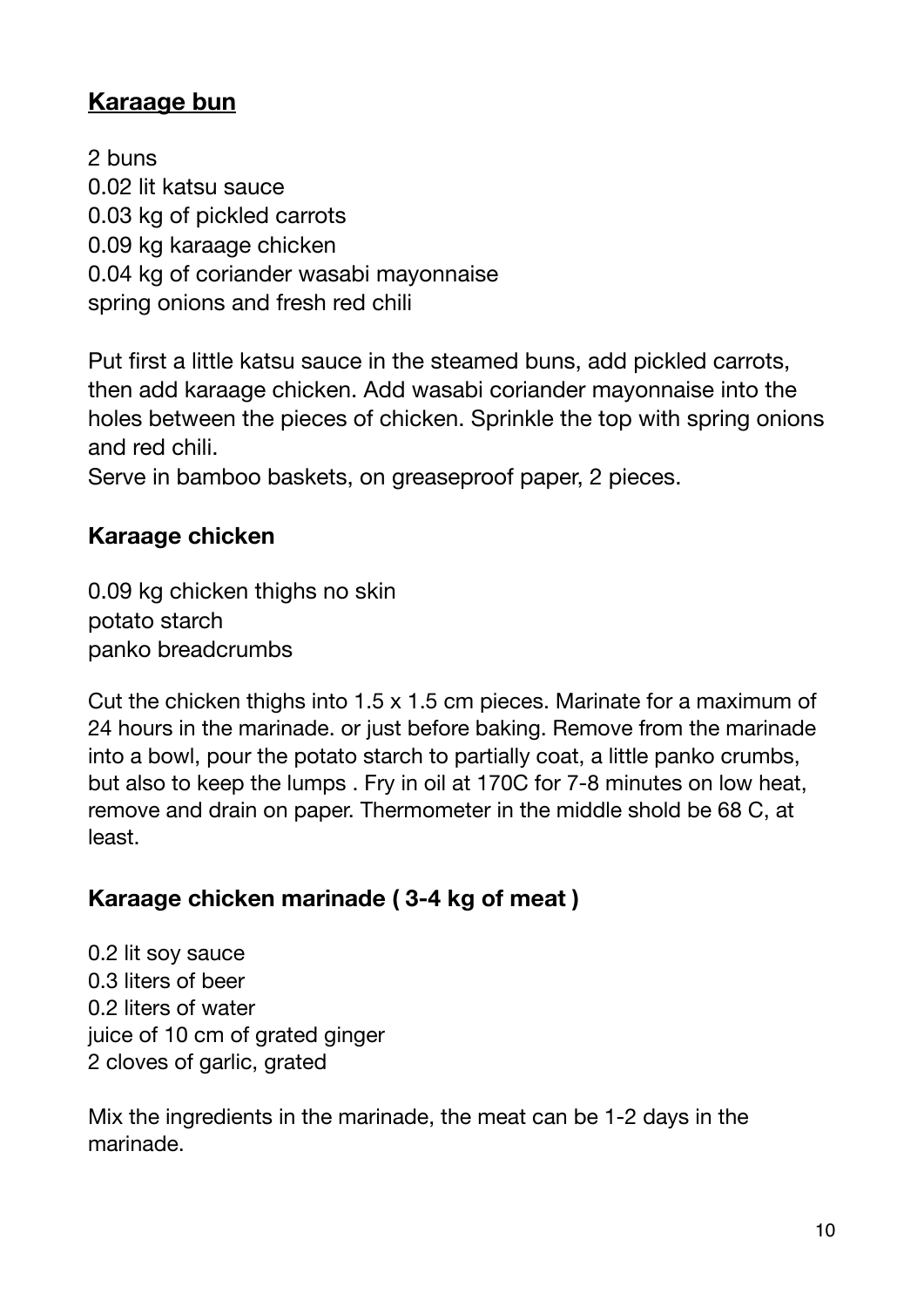#### <span id="page-10-0"></span>**Wasabi coriander mayonnaise**

10 egg yolks 1 liter of oil 40 g wasabi paste (3 tablespoons) 3 bunches of fresh coriander 1 tablespoon lemon juice 1 tablespoon mustard salt 0.15 liters of heavy cream

Mix coriander and oil in a blender. Strain and use this oil for mayonnaise. The remaining coriander is also put in mayonnaise for color and flavor, and we can also use it for green curry paste or something similar. In a mixer, whisk the egg yolks with the gradual addition of oil. When we pour everything, put salt, lemon juice and mustard near the end. Stir in the wasabi paste and heavy cream, to get a creamy mayonnaise. We adjust the taste as needed. Add a little coriander for color.

#### <span id="page-10-1"></span>**Lobster bun**

#### <span id="page-10-2"></span>**Lobster salad ( 3 kg )**

900 g of lobster 2 kg surimi sticks 400 g sriracha mayonnaise 3 tablespoons black sesame seeds 3 tablespoons tobikko 60 ml soy sauce 50 ml sesame oil 2 tablespoons srirache if needed

Tear the lobster into pieces with fingers. Peel the surimi, put it on a board and beat it with a meat hammer to break into strips. Cut into 4 parts. Put everything in a bowl.

Add sriracha mayonnaise, tobikko and sesame. Mix lightly, do not knead. Add soy, sesame oil and sriracha if not hot enough. We can vacuum to last longer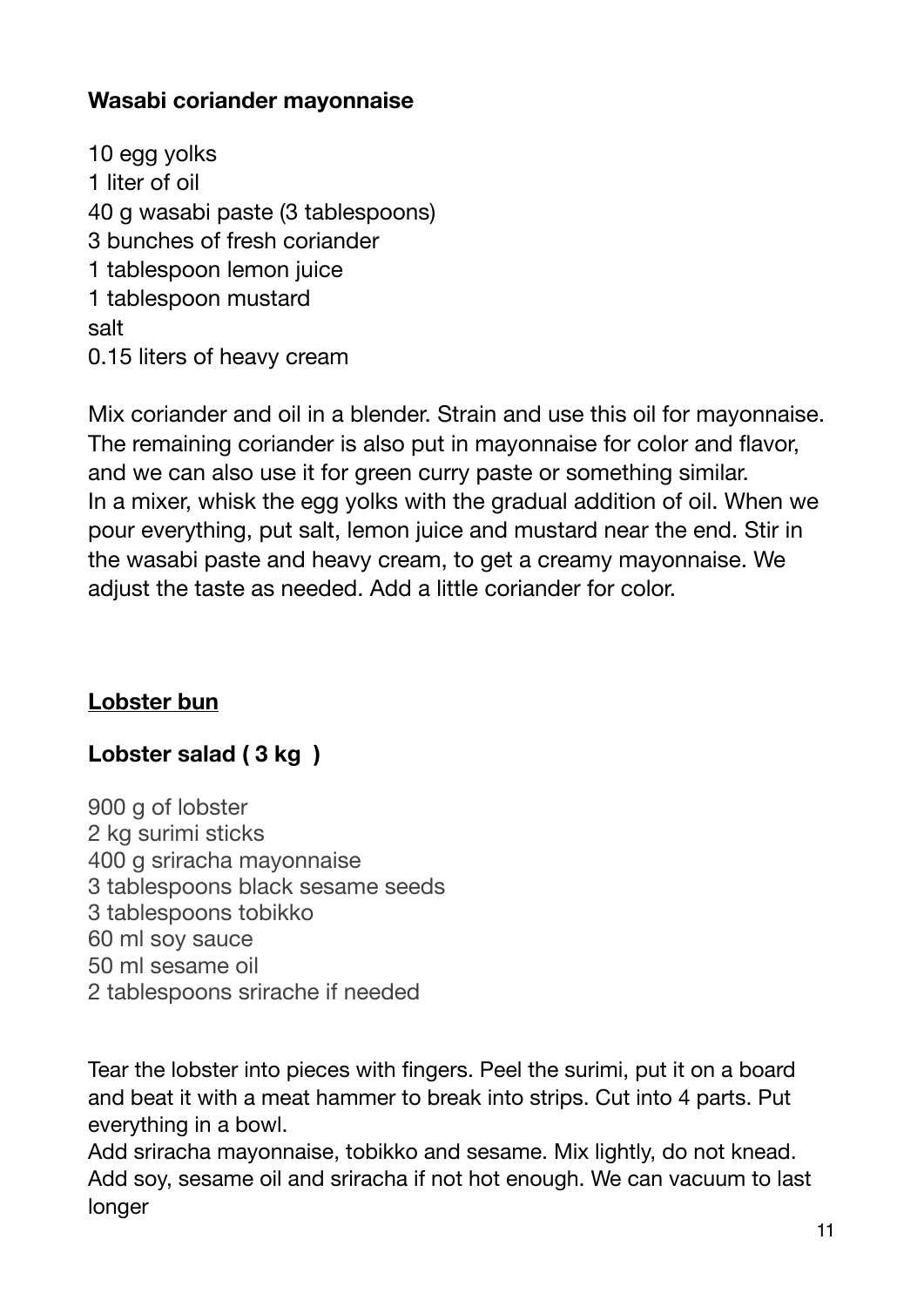# <span id="page-11-0"></span>**Crumble**

- 0.500 kg roasted ground hazelnuts
- 0.500 kg of ground peanuts
- 0.500 kg of ground pork cracklings
- 1 teaspoon salt
- 1 tablespoon garam masala
- 1 tablespoon cumin

Grind everything coarsely and mix, add spices and salt.

## <span id="page-11-1"></span>**Plating**

2 steamed buns 2 thin slices of cucumber 35 - 40 g of lobster salad in each bun spring onions on top crumble coriander sprouts or peas

#### <span id="page-11-2"></span>**Pork gyoza**

3 packs of gyoza skins (120 pcs) 1 kg minced pork 100 g Chinese cabbage, finely chopped 50 g of grated ginger 1 dl soy sauce 0.08 liters of sesame oil

Mix the meat in the bowl with chopsticks in a circle motion, and in one direction. Do not knead with your hands.

Add ginger and onion to the meat, stir, add soy sauce, stir, add sesame oil, plain oil, a little salt and stir. The mixture should become airy and creamy, not hard.

Štapićima ili žličicom punimo tijesto za gyozu, vodom namočimo rub tijesta ukrug i spajamo krajeve uz preklapanje. Dobro stisnemo rub da se ne otvara.

Fill the gyoza skin with meat, using spoon, soak the edge of the dough around with water and join the ends overlapping. Squeeze the edge well so that it does not open.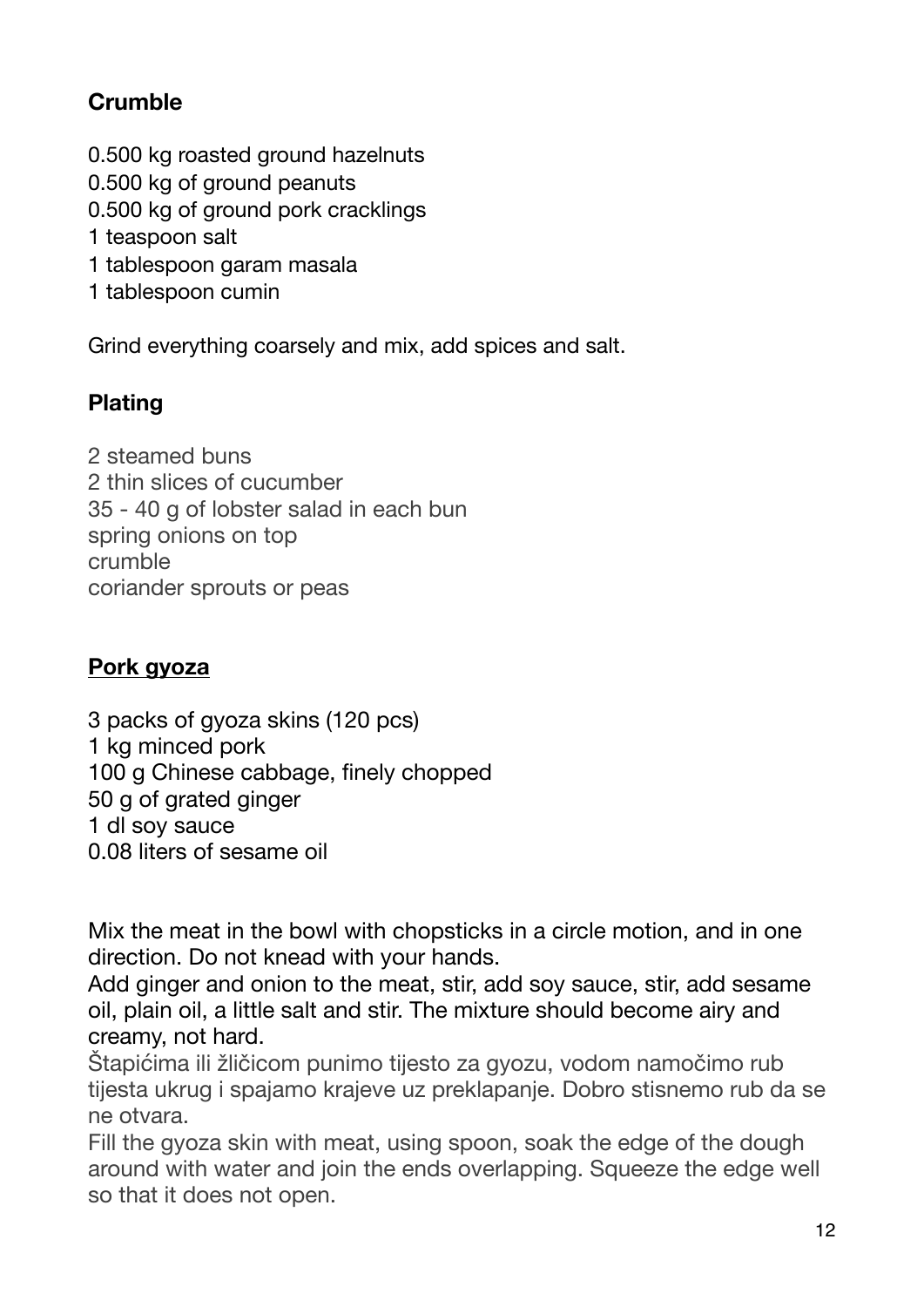Sear the gyoza briefly in a pan on very little oil, until golden brown on the underside, 1 minute. We don't turn them over, never. Pour in a little water, cover to create steam in the pan and let the gyozas steam and fully cook, as the thermometer in the middle must show at least 70 C, which means the meat is cooked. Uncover, add a little sesame oil and let the gyoze fry again. Gyoza is served in a horizontal position so that the fried part is facing us. We put 5 pieces in a portion. Serve with gyoza sauce.

#### <span id="page-12-0"></span>Gyoza sauce

0.500 lit soy sauce 0.100 liters of sesame oil 0.150 liters of rice vinegar 50 ml oyster sauce 50 ml of tamarind

Mix all the ingredients in a blender.

#### <span id="page-12-1"></span>**Chicken gyoza**

- 5 packs of gyoza skins
- 2 kg of chicken thighs, no skin
- 0.5 kg shittake marinated
- 0.7 kg chinese cabbage, chopped
- 5 cm of ginger
- 1 tablespoon cumin, 1 tablespoon garam masala
- 0.150 lit soy sauce
- 0.200 lit sesame oil
- 1 teaspoon salt and ground pepper

Grind chicken, shiitake and ginger using meat mincer machine. Add salt and pepper, cumin and garam masala. Mix. Add chopped chinese cabbage, mix, add soy and sesame oil. Mix.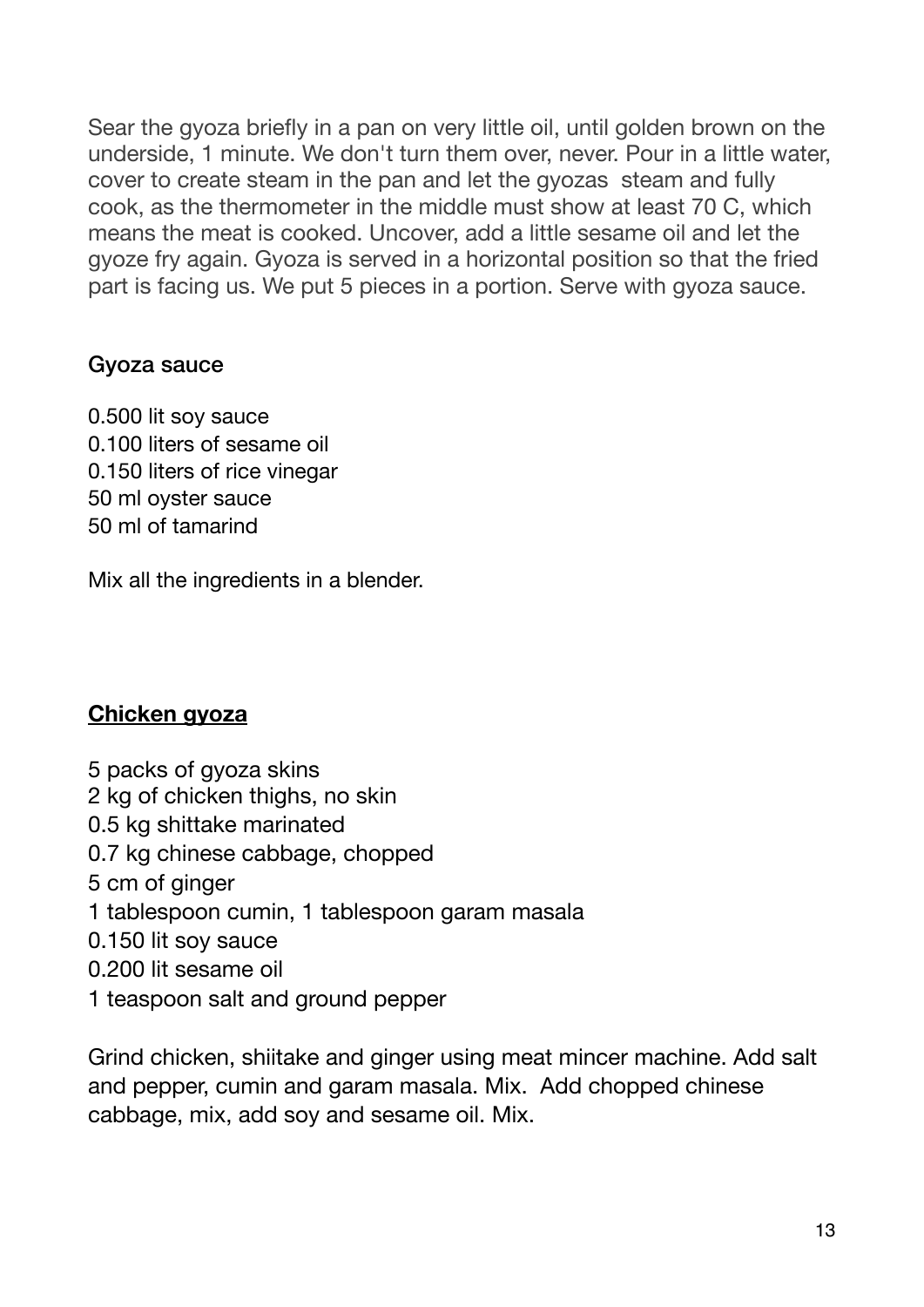Sear the gyoza briefly in a pan on very little oil, until golden brown on the underside, 1 minute. We don't turn them over, never. Pour in a little water, cover to create steam in the pan and let the gyozas steam and fully cook, and the thermometer in the middle must show at least 70 C, which means the meat is cooked. Uncover, add a little sesame oil and let the gyoze fry again. Gyoza is served in a horizontal position so that the fried part is facing us. We put 5 pieces in a portion. Serve with gyoza sauce.

#### <span id="page-13-0"></span>**Vege gyoza**

6 packs gyoza skin 2 kg of smoked tofu 1.5 kg shittake marinated 1.5 kg of chinese cabbage 10 cm of ginger 0.350 kg hoisin sauce 0.05 lit soy sauce 0.1 liter sesame oil salt and pepper

Grind tofu, shiitake and ginger using meat mincer machine. Add finely chopped chinese cabbage , mix, add salt and pepper, mix, add hoisin, soy and sesame oil. Mix well.

Sear the gyoza briefly in a pan on very little oil, until golden brown on the underside, 1 minute. We don't turn them over, never. Pour in a little water, cover to create steam in the pan and let the gyozas steam and fully cook. Uncover, add a little sesame oil and let the gyoze fry again. Gyoza is served in a horizontal position so that the fried part is facing us. We put 5 pieces in a portion. Serve with gyoza sauce.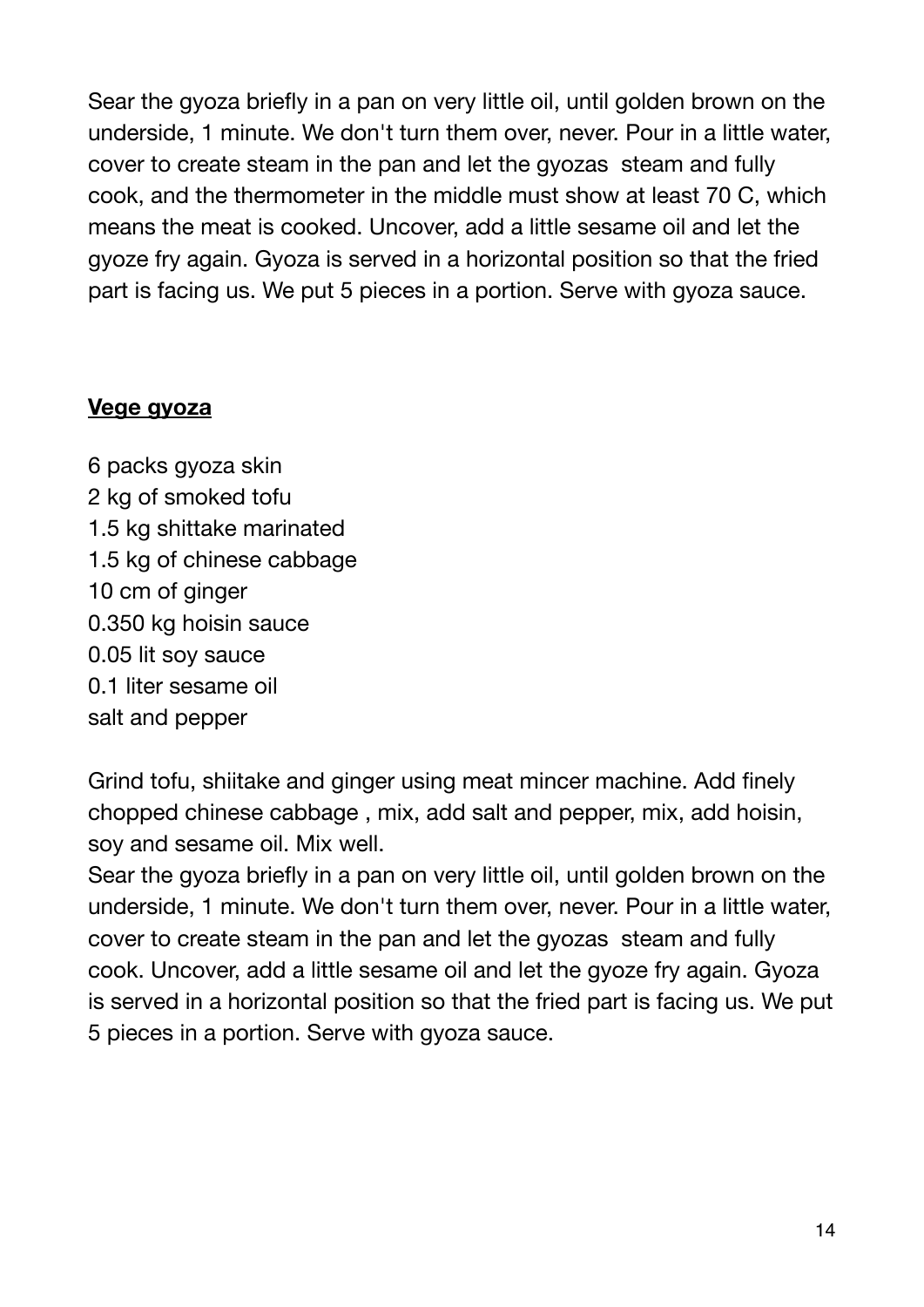#### <span id="page-14-0"></span>**Dan dan noodles**

#### <span id="page-14-1"></span>**Dan dan sauce 14 lit**

4 kg peanut butter 3 liters of soy sauce 1.5 liters of rice vinegar 2,5 liters of sunflower oil 1 liter chili oil 2 garlic cloves 1.5 liters honey 80 g five spice powder 50 g of Sichuan pepper ( 4 tbsp ) 500 ml of dark soy

In a saucepan heat to 60 C ,soy sauce, vinegar, honey and peanut butter. Stir with a whisk. Blend Sichuan pepper, five spice and dark soy sauce in a blender. Transfer to soya sauce mixture. Mix well.

Mix sunflower and chili oil together and blend it with soja mixture, using blender, in small batches. Combine everything in one plastic container.

#### <span id="page-14-2"></span>**Dan dan meat**

4 kg pork neck, minced 0.800 garlic blackbean sauce 0.1 liters of dark soy 8 garlic cloves 10 cm of ginger 8 tablespoons sugar 0.5 liters of dark beer salt, coarse pepper

Saute meat in a pan, add grated ginger and garlic, add salt and pepper. When the water has evaporated and the meat is done, add sugar, fry, add blackbean sauce, dark soy and beer. Cook for 15 minutes.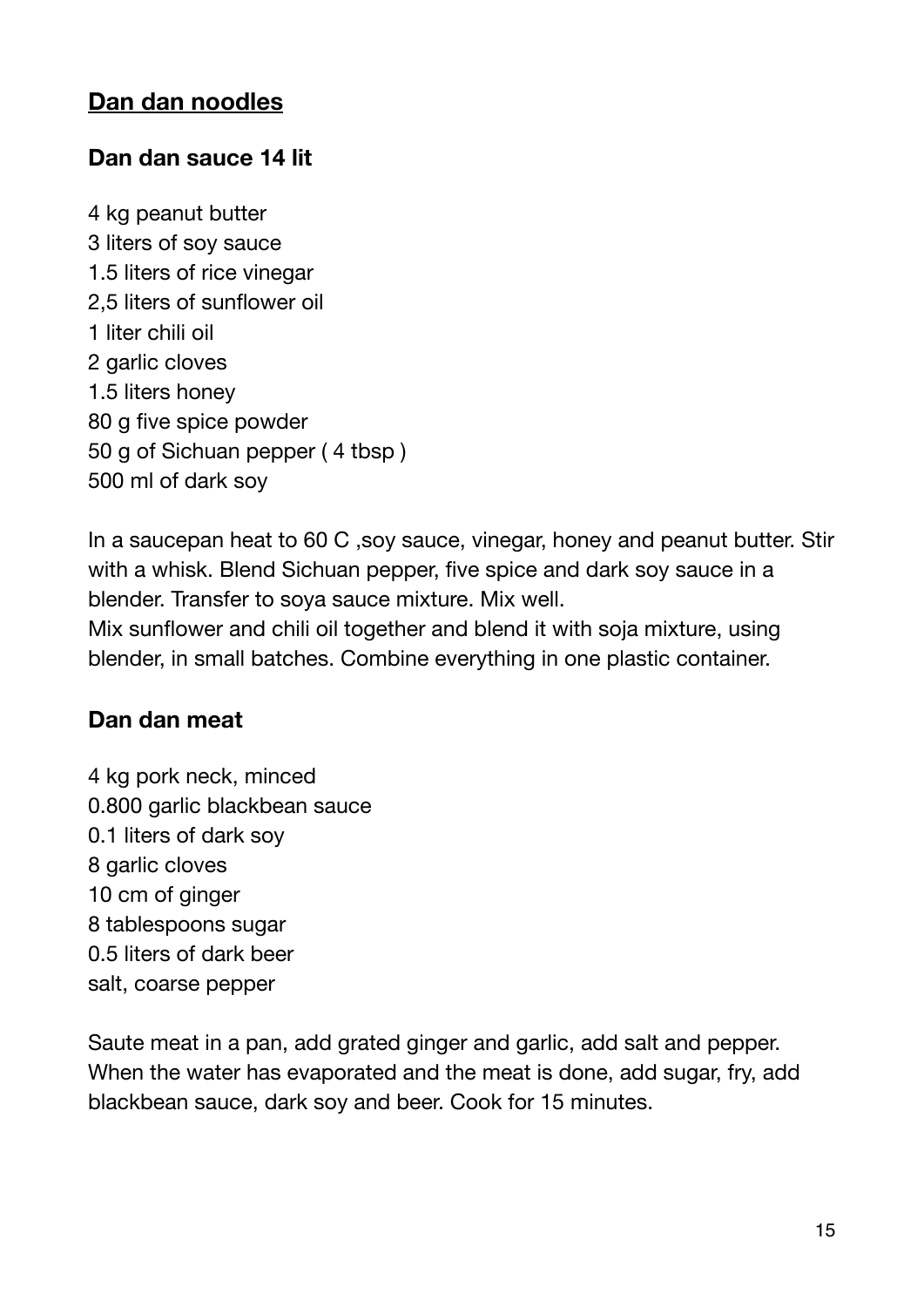## <span id="page-15-0"></span>**Marinated shiitake mushrooms**

- 0.900 kg shittake mushrooms
- 1 lit lit soy sauce
- 2 lit lit sushi vinegar
- 2 whole ginger, peeled and cut lengthwise into 1-2 cm thick pieces
- 10 pcs of garlic, cut in half

Cook the shiitake covered in water, about 40 minutes. Strain. Return the shiitake to the bowl, add the spiced sushi vinegar, soy sauce, add the garlic and ginger, the mushrooms should be covered. Cook for another hour, until the mushrooms are soft, adding water, so that the mushrooms are constantly in the liquid. Transfer everything together in a bowl and keep in the refrigerator for up to 2 weeks. They should be salty-sour-sweet, with an intense taste.

# <span id="page-15-1"></span>**Plating**

VIMIXA noodles, cooked al dente, heat for a minute in boiling water Baby spinach Chili red fresh Shiitake marinated chopped Edamame Dan dan sauce Chili oil Top with dan dan meat 100 g **Peanut** Chili dried Spring onions, sprouts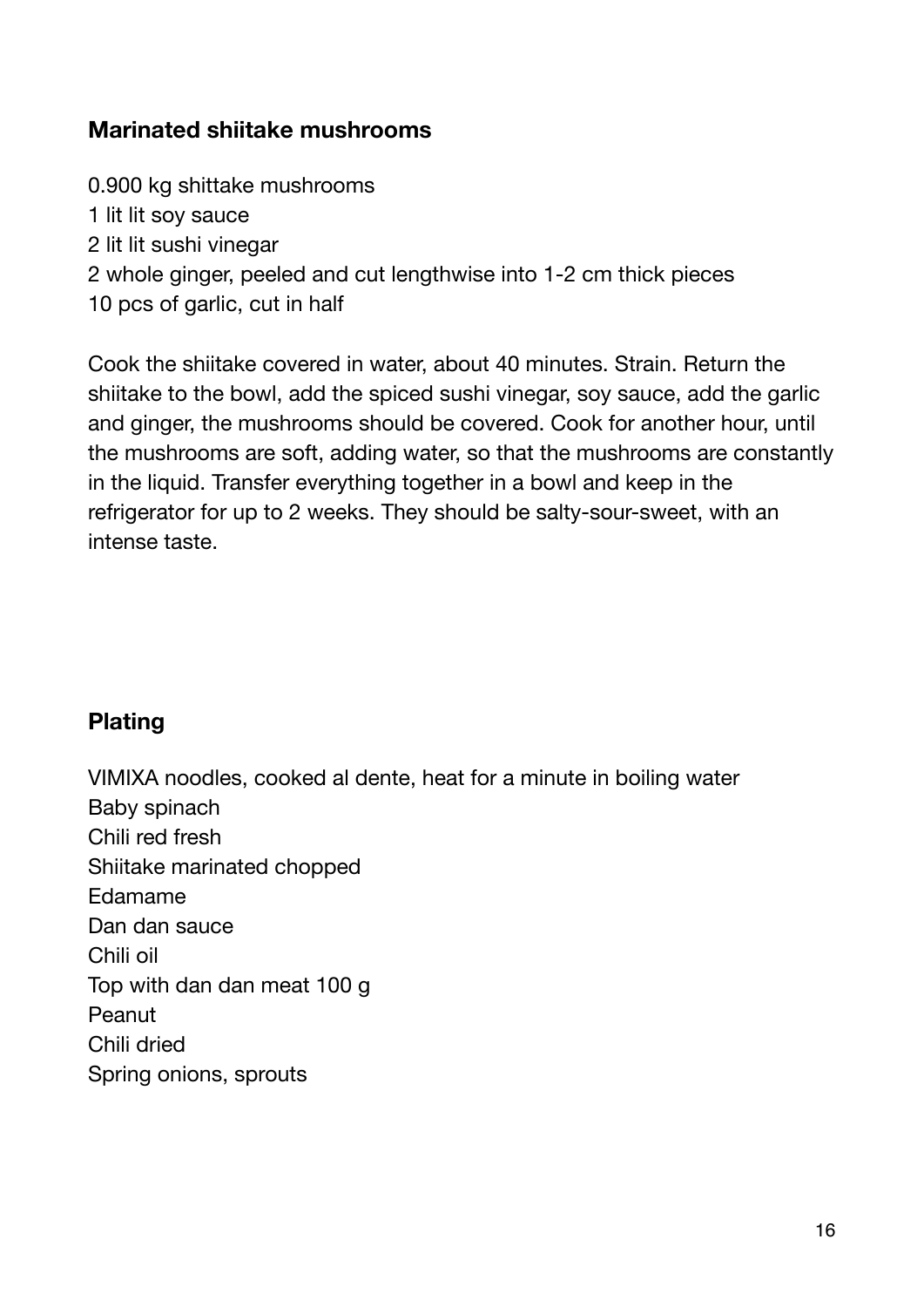# <span id="page-16-0"></span>**Beef teriyaki**

0.120 kg beef strips, marinated with soy sauce and sesame oil 1/6 teaspoon chili paste 50 ml oyster teriyaki sauce 1/2 chili red cut into stripes 80 g pieces of blanched green beans, cut diagonally in half 200 a noodles 1 tablespoon spring onions white sesame bonito to sprinkle on top, pickled ginger

Heat the oil on a wok, fry the steak strips, add the chili and beans, fry a little, add the chili paste, fry , add the oyster teriyaki sauce, heated noodles and fry to reduce liquid and to coat the noodles. Serve ina bowl, sprinkle with sesame seeds, put chopped spring onions and a little bonito.

#### <span id="page-16-1"></span>**Teriyaki sauce**

1 kg of brown sugar 1 whole ginger, sliced 1 whole garlic, half cut 0.5 liters of water 1 lit soy sauce 1/2 peeled pineapple, cut into cubes

Caramelize the sugar partially, add ginger and garlic to release the aroma. Pour soy and water, cook over medium heat to reduce and come to about 108 C. Strain the sauce while its hot. Remove the pineapple, blend with a little sauce and return it back .

#### <span id="page-16-2"></span>**Oyster teriyaki sauce**

0.350 lit oyster sauce 1 lit teriyaki sauce

Mix everything .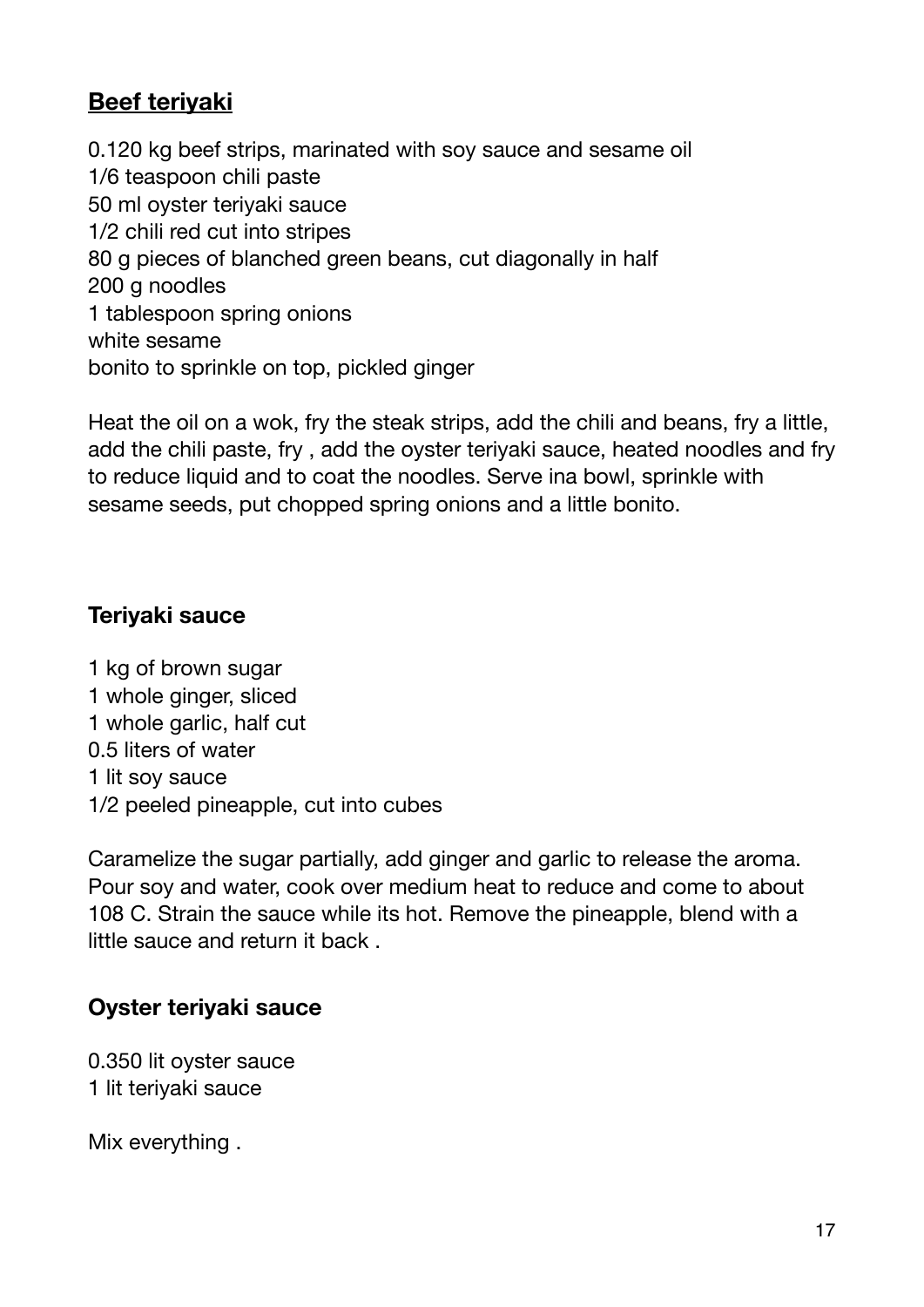# <span id="page-17-0"></span>**Tantanmen ramen**

#### <span id="page-17-1"></span>**Chicken stock**

10 kg chicken bones (back, wings, drumstick, legs) 15 liters of water (to cover) 4 ginger sliced 2 garlic cloves

Wash the chicken, bring to a boil. When it boils, we remove the foam from the top for about an hour. Add the vegetables and cook for another 3-4 hours over medium heat. Strain.

#### <span id="page-17-2"></span>**Ramen eggs**

0.250 liters of water 0.200 lit soy sauce 0.120 kg of sugar

Put tempered eggs in boiling water, cook 07:00 minutes, shock in ice cold water, cool and peel, dip in marinade, put a napkin on top. Marinate for a maximum of 1 day.

#### <span id="page-17-3"></span>**Pork belly**

7 kg pork belly with skin rub - 1 kg of sugar, 1 kg of salt, 5 tablespoons smoked pepper powder, 2 tablespoons five spice

Remove the bones , cut into 3 pieces, rub the edge, wrap in aluminum foil and bake at 150 C, approximately 3 hours. Cool wrapped in container with weight on top, and store in the refrigerator overnight to form into cubes. Cut into slices, bake on a pan or grill, turn over and glaze with a pork glaze sauce.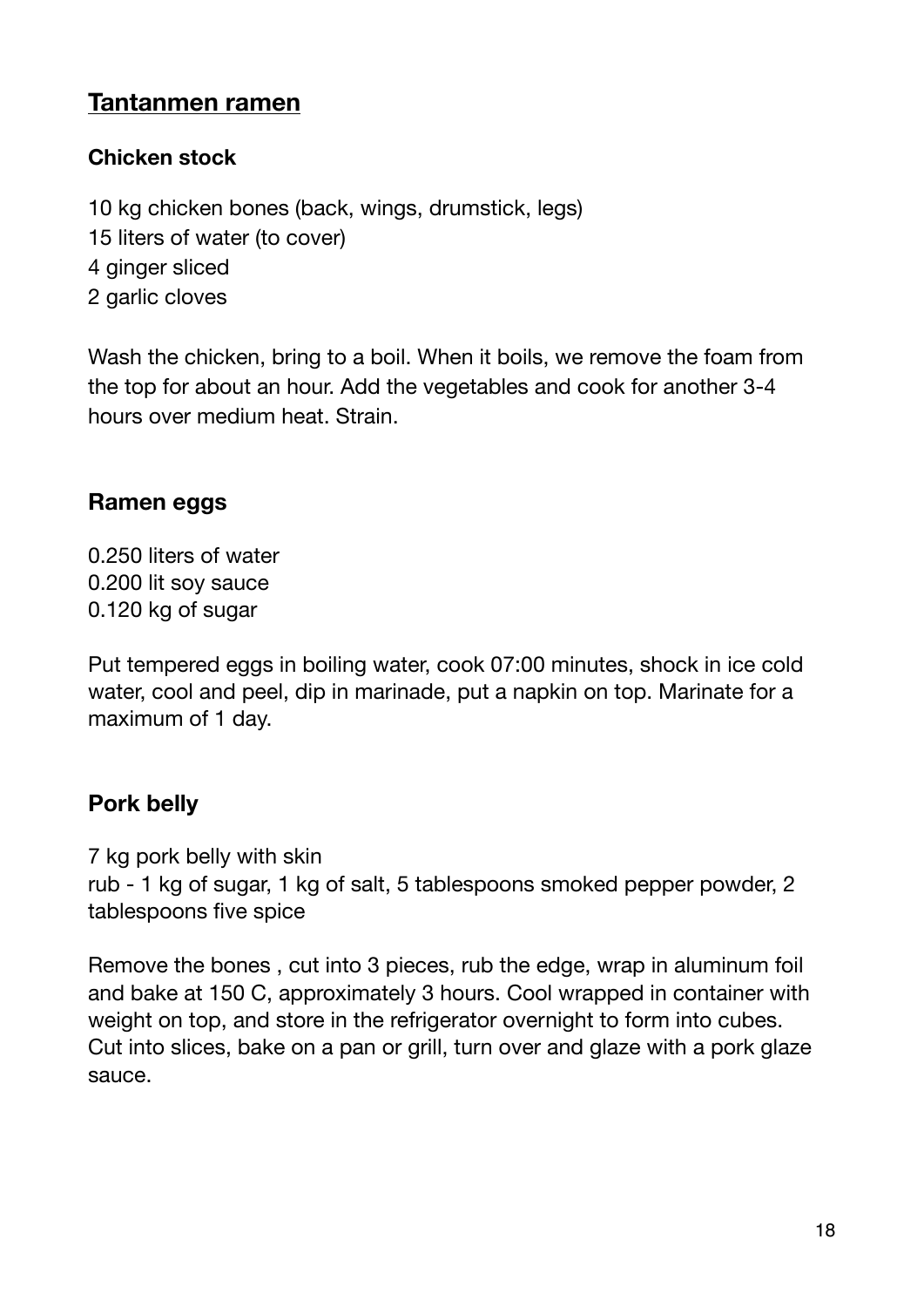# <span id="page-18-0"></span>**Miso chicken**

- 0.500 kg chicken thigh, minced
- 3 tablespoons olive oil
- 1 tablespoon chopped garlic
- 5 cm of grated ginger
- 0.06 kg miso paste (2 tablespoons)
- 0.1 liters of white wine

Fry the chicken in olive oil, along with ginger and garlic, a little salt and pepper, until completely cooked through. Fry the miso paste briefly, cover with wine and bring to the boil. You should get a thick chicken bolognaise. Heat in the microwave before serving it in ramen.

#### <span id="page-18-1"></span>**Wheat ramen noodles ( 2x2 mm plate )**

0,300 kg fine flour ( Čakovečki mlinovi ) 0,600 kg coarse flour ( Čakovečki mlinovi ) 0,320 ml water 2 spoons of kansui ( 5 ml lay water )

Mix the flour in a plastic 1/3 GN. Add kansui to cold water, mix. We pour flour into the machine. The switch must be on the KNEAD. Turn to stir for 2 minute and pour all of the water slowly . Let it stir for 3 minutes. The mixture should be dry, no lumps, similar to parmesan or panko crumbs.

Turn the machine off . Switch the button to EXTRUDE and turn the machine on to make the noodles, cut a length of 40 cm, stack piles of 70 g, 16 piles in one 1/1 GN plastic container. Let it ferment in refrigerator for 24 hours, then freeze. Before using, unfreeze for few hours, then cook for 2 minutes in boiling water and serve hot.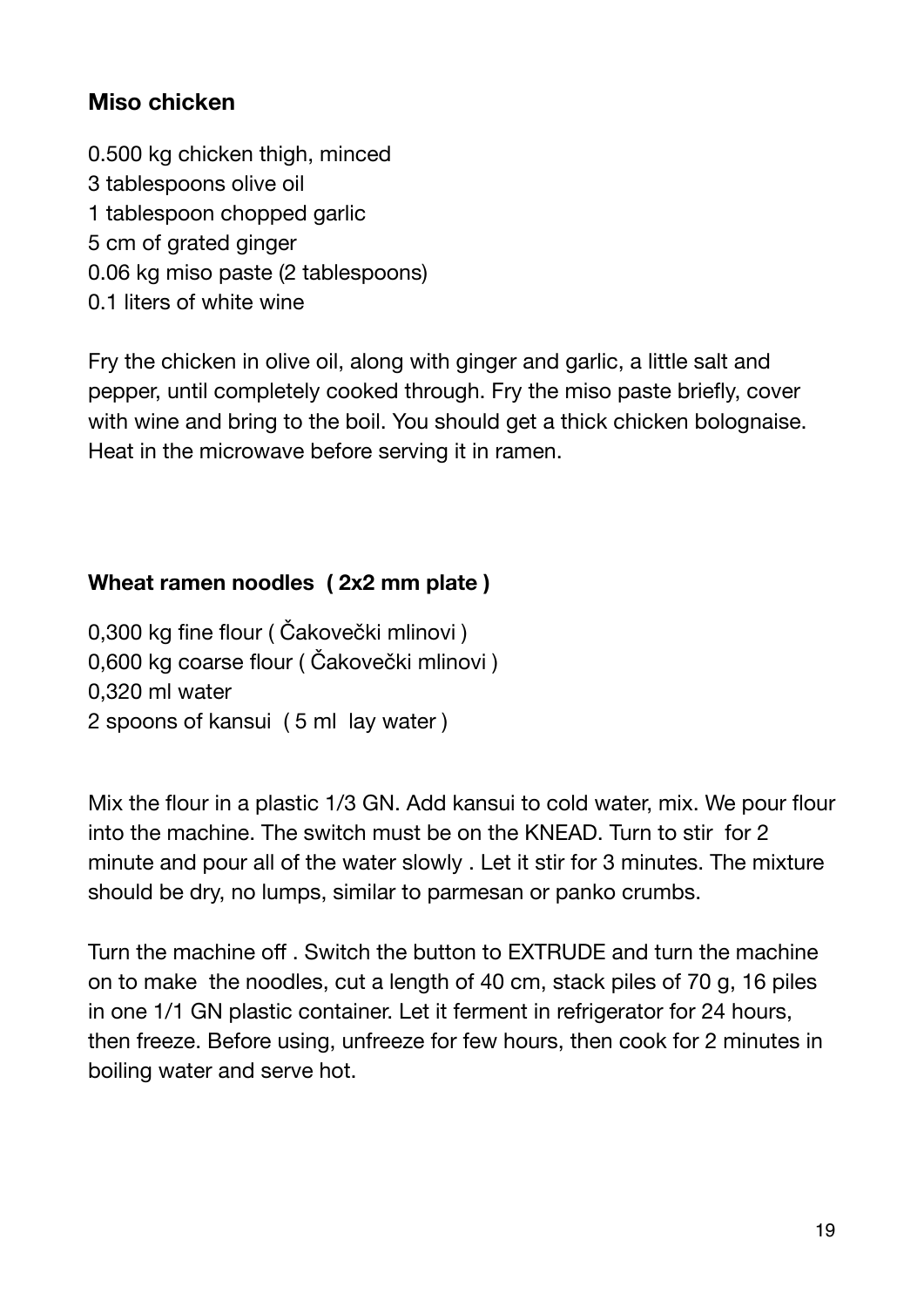## <span id="page-19-0"></span>**Rye ramen noodles ( 2x2 mm plate )**

0,500 kg rye flour DM brand 0,400 kg fine flour ( Čakovečki mlinovi ) 0,320 lit vode 1 žličice kansuia ( lay water )

Mix the flour in a plastic 1/3 GN. Add kansui to cold water, mix. We pour flour into the machine. The switch must be on the KNEAD. Turn to stir for 2 minute and pour all of the water slowly . Let it stir for 3 minutes. The mixture should be dry, no lumps, similar to parmesan or panko crumbs. Turn the machine off . Switch the button to EXTRUDE and turn the machine on to make the noodles, cut a length of 40 cm, stack piles of 70 g, 16 piles in one 1/1 GN plastic container. Let it ferment in refrigerator for 24 hours, then freeze. Before using, unfreeze for few hours, then cook for 2 minutes in boiling water and serve hot.

#### <span id="page-19-1"></span>**Marinated bamboo shoots**

- 0.600 kg of canned bamboo, slices 0.05 lit sesame oil (4 tablespoons) 0.250 lit soy sauce 4 tablespoons sugar
- a little garlic and grated ginger

Wash the bamboo and soak it in cold water for a couple of hours. Heat sesame oil in a wok, fry the bamboo until its dry. add the other ingredients and cook until the liquid is reduced and bamboo is soft.

# <span id="page-19-2"></span>**Soy milk tare ( 2,6 lit )**

- 1 liter of soy milk
- 1 liter of water
- 0.150 kg dashi
- 0.170 kg of sea salt
- 0.350 lit soy sauce
- 3 teaspoons rice vinegar
- 3 tablespoons shiitake powder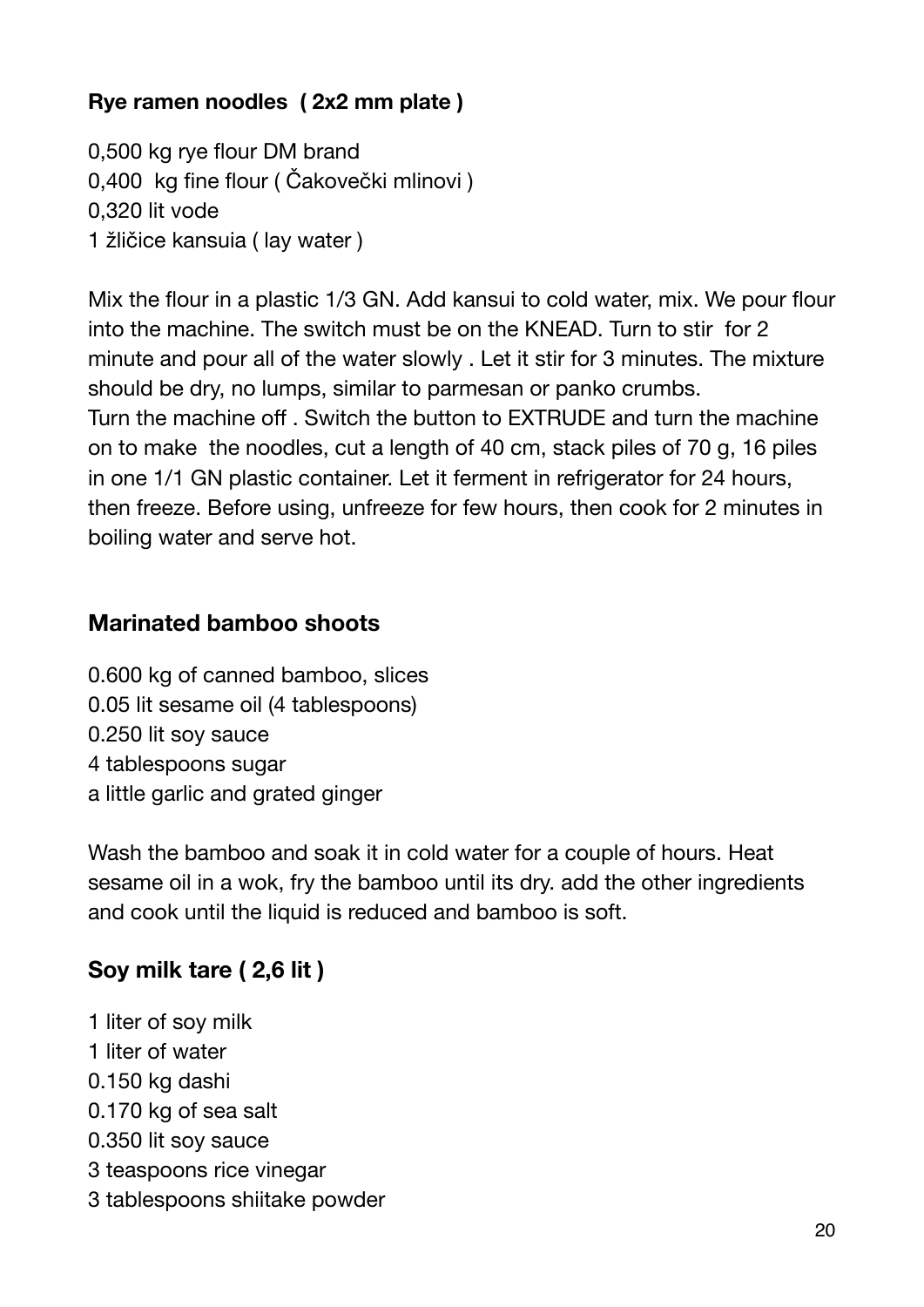Add all the other ingredients to the heated soy milk and water, mix well to dissolve everything. Cook gently for 5 minutes, not to boil. Check and correct the taste. Leave for 1 hour to cool, strain.

# <span id="page-20-0"></span>**Goma tare ( 1,5 kg )**

2 spring onions, finely chopped 5 cm of ginger, chopped 0.150 kg of sugar 0.250 l soy sauce 0.100 l of chili oil 0.100 kg dashi 0.750 kg peanut butter

Dissolve the dashi in warm soy sauce. Put it in the blender and add all other ingredients. Blend to a paste. Store in a fridge.

## <span id="page-20-1"></span>**Mayu oil ( black garlic oil )**

0,200 kg grated garlic 0,150 lit oil 0,200 lit sesame oil

Put the chopped garlic in a bowl, add cold sunflower oil and put on low heat. Heat until the garlic starts to fry and goes from light brown to dark in color. Fry lightly for another 20 minutes until everything is completely black and completely "burnt". Cool and blend in a blender, adding sesame oil.

# <span id="page-20-2"></span>**Negi oil ( spring onions and fried leaks oil )**

0,150 kg spring onions 0,300 lit sunflower oil

Put chopped spring onions and leeks in a bowl, add cold sunflower oil and put on low heat. Heat until it starts to fry and goes with a light brown to a darker color but not to burn. Cool and blend in a blender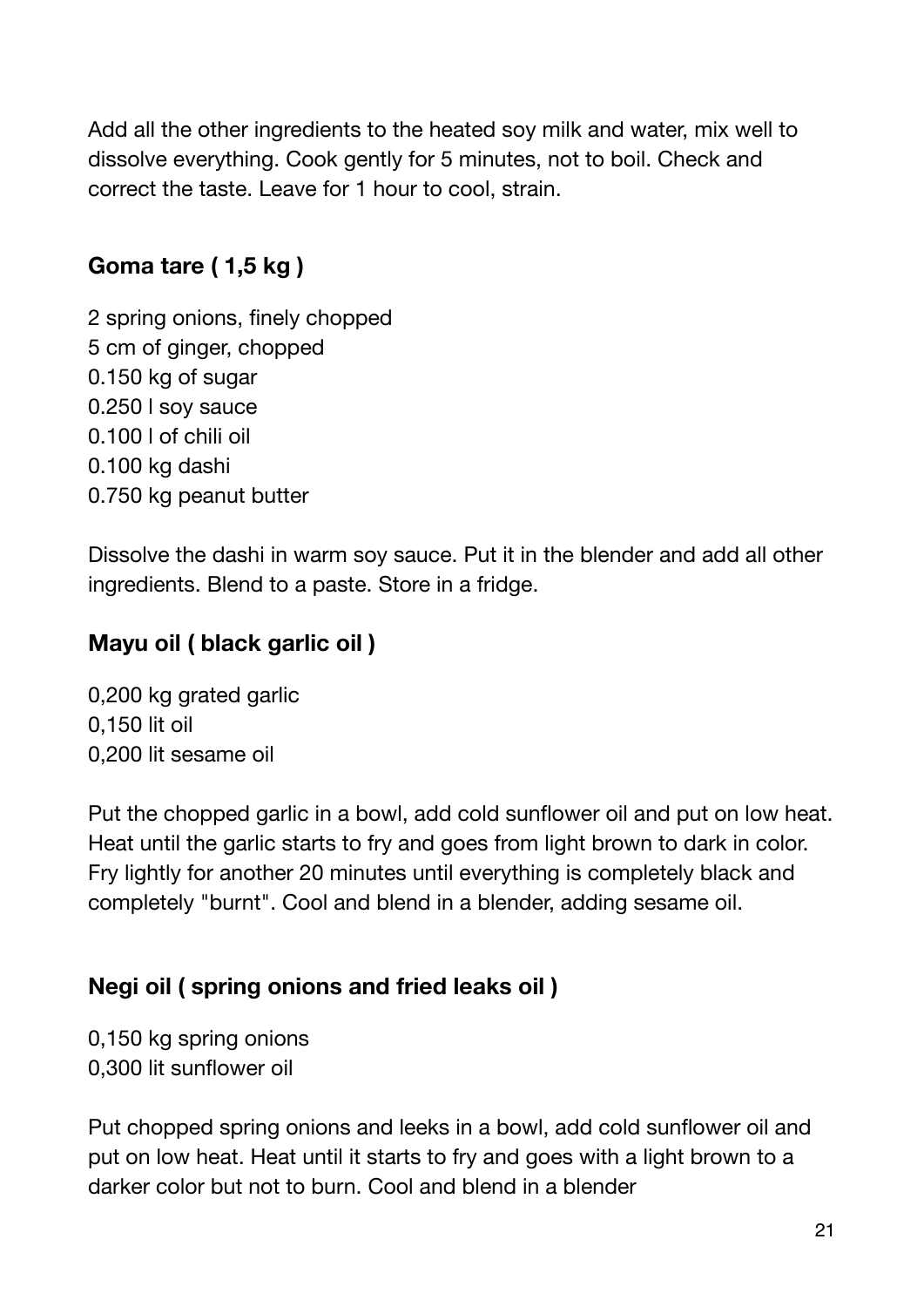#### <span id="page-21-0"></span>**Finishing the tantanmen ramen soup**

Chicken stock 9 lit Soy milk tare 1 lit Goma tare 0,800 kg Sesame oil 0,2 lit Chopped garlic 2 tbsp Ground pepper 1 tsp

#### <span id="page-21-1"></span>**Plating**

Wheat noodles Tantanmen soup Pork belly Miso chicken Shiitake marinated Marinated bamboo Spring onions Ramen egg sliced in half Pak Choi blanched Enoki mushrooms on top Negi oil Garlic iol Nori alga 1/2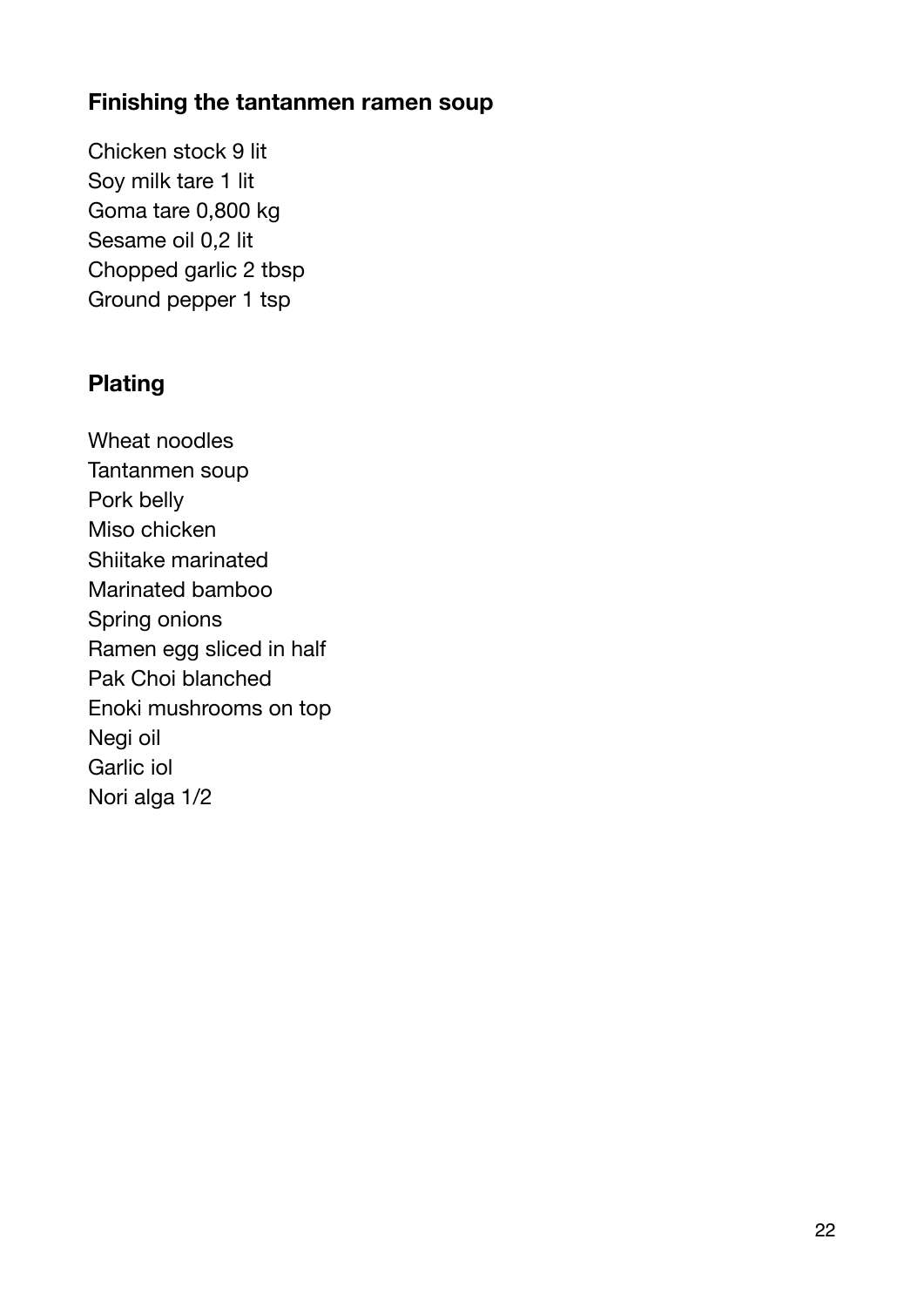# <span id="page-22-0"></span>**Khao Soi ramen**

#### <span id="page-22-1"></span>**Chicken stock**

10 kg chicken bones (back, wings, drumstick, legs) 15 liters of water (to cover) 4 ginger sliced 2 garlic cloves

Wash the chicken, bring to a boil. When it boils, we remove the foam from the top for about an hour. Add the vegetables and cook for another 3-4 hours over medium heat. Strain.

#### <span id="page-22-2"></span>**Khao Soi soup**

2.5 lit chicken stock 2 lit coconut milk 0,15 lit fish sauce 100 g yellow curry paste 1/2 tablespoon turmeric powder 10 kaffir lime leaves 1 stalk of lemongrass 3 tablespoons sugar 1 tablespoon dashi 3 limes ( juice ) Salt to taste

Fry curry paste in oil, for 3 minutes on low heat, add turmeric powder, add sugar, fish sauce, chicken stock, dashi, kaffir, lime juice, lemongrass and coconut milk. Cook until the coconut oil separates, 20 minutes.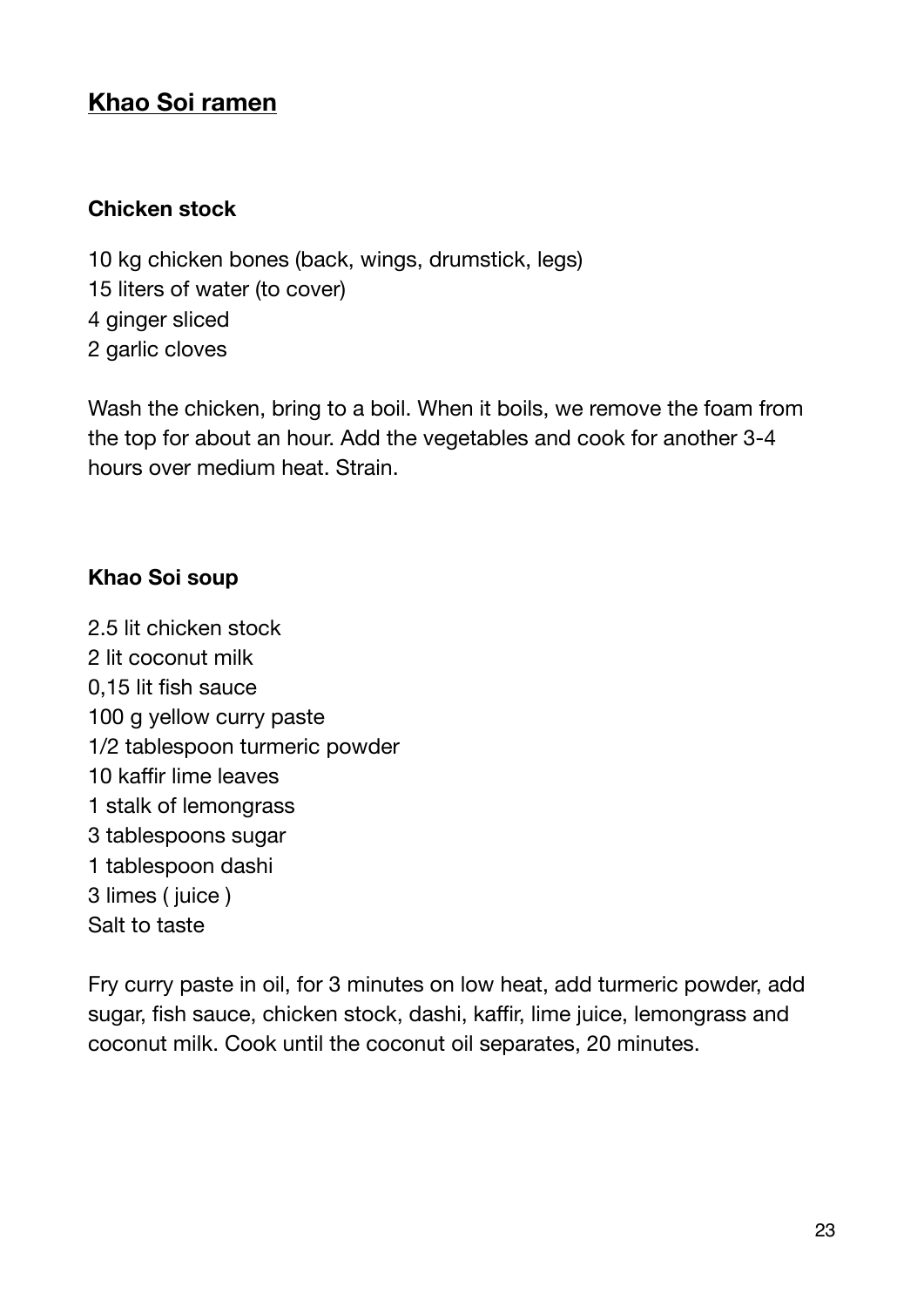# <span id="page-23-0"></span>**Plating**

Wheat ramen noodles Khao Soi soup Bamboo shoots Pak Choi Chili oil Ramen egg sliced in half Karaage chicken 70g Spring onions Fried rice noodles ( 3 mm) Fresh chopped coriander Lime wedge on the side

Khao Soi is not as hot as the green curry. It is spicy, but it is more aromatic and creamy-sweet-salty, with less heat. There must be a nice balance of fish sauce and sugar . Be sure to serve with chopped coriander on top.

# <span id="page-23-1"></span>**Sushi rice**

Measure 3 liter of rice, pour into a cooking pot, pour enough cold water to cover the rice well, and rub the rice with your hands to get as much starch out as possible. The water turns white. Strain the rice and repeat the process at least 4 times until the water becomes clear and the rice is well washed. Add the rice to the ricecooker pot.

Measure 3 liters of water and pour it into the rice. Flatten the rice by hand, and place the pot in the cooker. Cover well and plug in the power cord and switch on COOK.

After about 25 minutes, the switch will jump to the WARM position, which means that the rice is cooked. We don't open the cooker, we just unplug it. Leave the rice in the cooker for another 20 minutes, and measure the exact time on the timer.

Transfer the rice into a hangiri or a plastic container.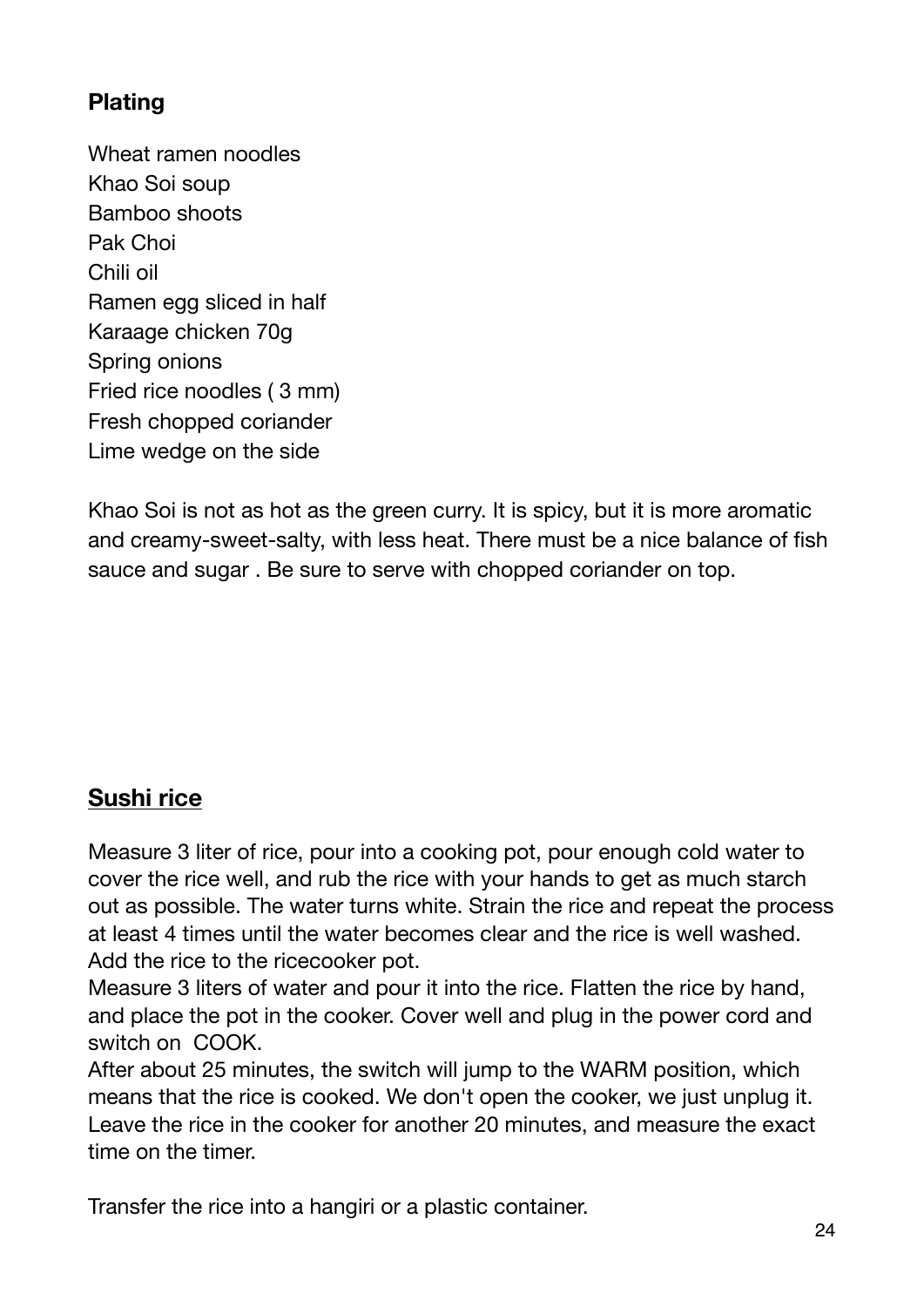Pour 0.6 liters of sushi vinegar into the rice evenly, and with a plastic spoon, mix the rice so that you break up lumps and coat the whole rice with vinegar. The whole mixing process should not take longer than 3 minutes. Flatten the rice and leave to cool for 15 minutes.

Now transfer it back to the ricecooker that's set to WARM, and keep the rice in it and use it.

# <span id="page-24-0"></span>**Sushi vinegar ( 20 lit )**

Rice vinegar 10 lit Sugar 7 kg Salt 0,7 kg Mirin 1,4 lit

Pour the ingredients into the pot, stir with a whisk until the sugar and salt dissolve. Heat on induction, stirring constantly, until the sugar is completely dissolved and the mixture is almost boiling (about 80 C).

Remove from heat and cool. Keep covered in a pot, at room temperature.

#### <span id="page-24-1"></span>**Amount of sushi vinegar per amount of raw rice**

1 kg of rice  $= 0.2$  liters of sushi vinegar

2 kg of rice = 0.4 liters of sushi vinegar

3 kg of rice = 0.6 liters of sushi vinegar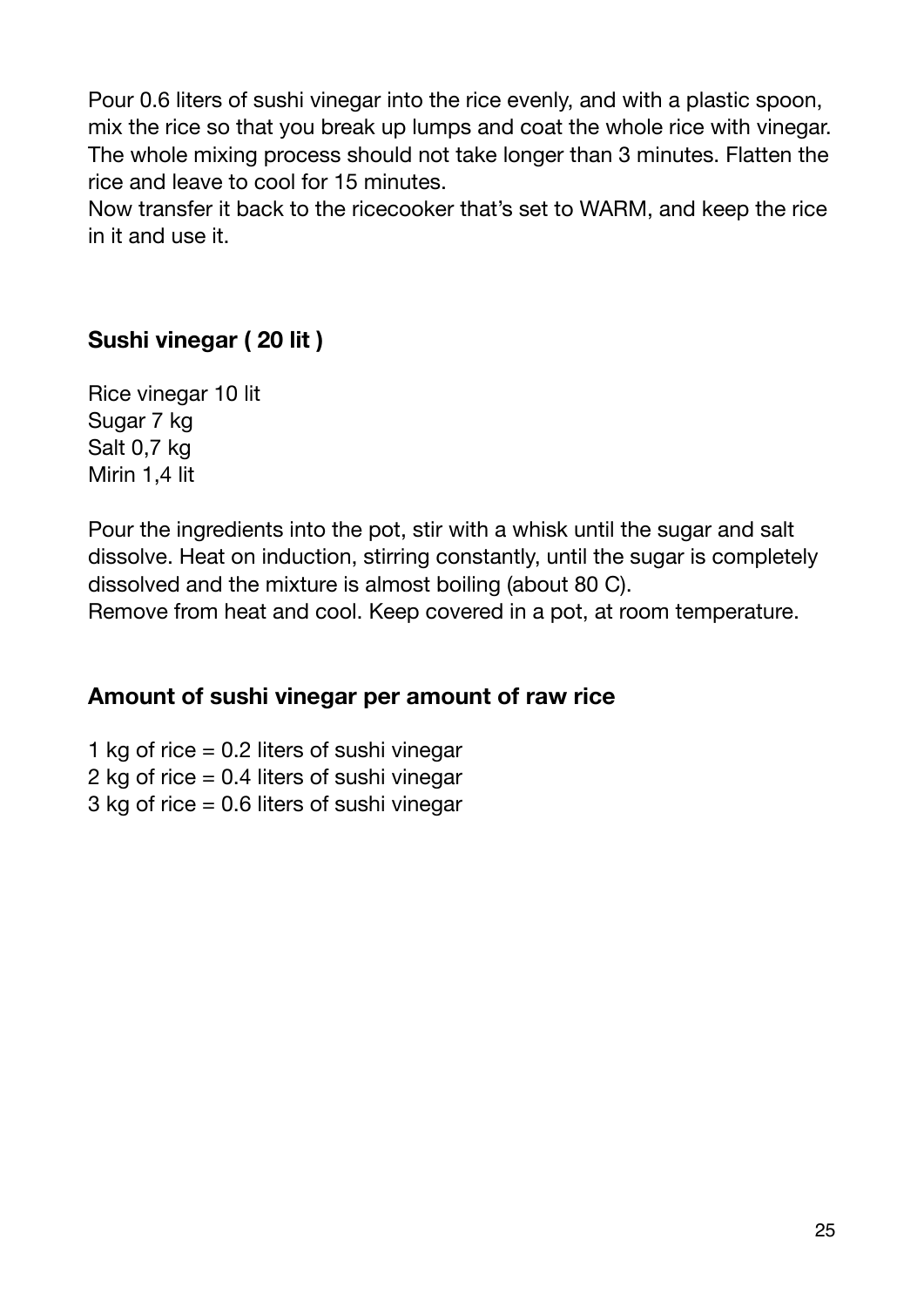# <span id="page-25-0"></span>**Katsu chicken**

#### <span id="page-25-1"></span>**Coleslaw**

3 kg of cabbage 1 kg of carrots 0.5 kg granny smith apples peeled, coarsely grated 1 kg wasabi mayo pepper, salt

Grate the cabbage, salt with 1% salt, stir, leave for 10 minutes. Put a load on top of cabbage to drain. Squeeze out excess water with your hands. Transfer to plastic, add carrots and apples, and mix with wasabi mayonnaise. Mix well to make it juicy and season with more pepper and salt if necessary.

#### <span id="page-25-2"></span>**Wasabi mayo**

1 kg mayonnaise Zvijezda delikates 0.150 kg wasabi paste (50 g powder + 100 g water) 0.100 lit soy sauce 0.100 liter lemon juice sesame oil salt

Mix everything together, check the taste, add more lemon or salt if needed.

#### <span id="page-25-3"></span>**Plating**

0,25 kg warm cooked sushi rice 0.170 kg of chicken breast, breaded in panko crumbs (2 pieces of katsu chicken) 0.05 lit katsu sauce 0.12 kg coleslaw baby spinach pickled daikon edamame beans 2 slices of cucumber sesame, spring onions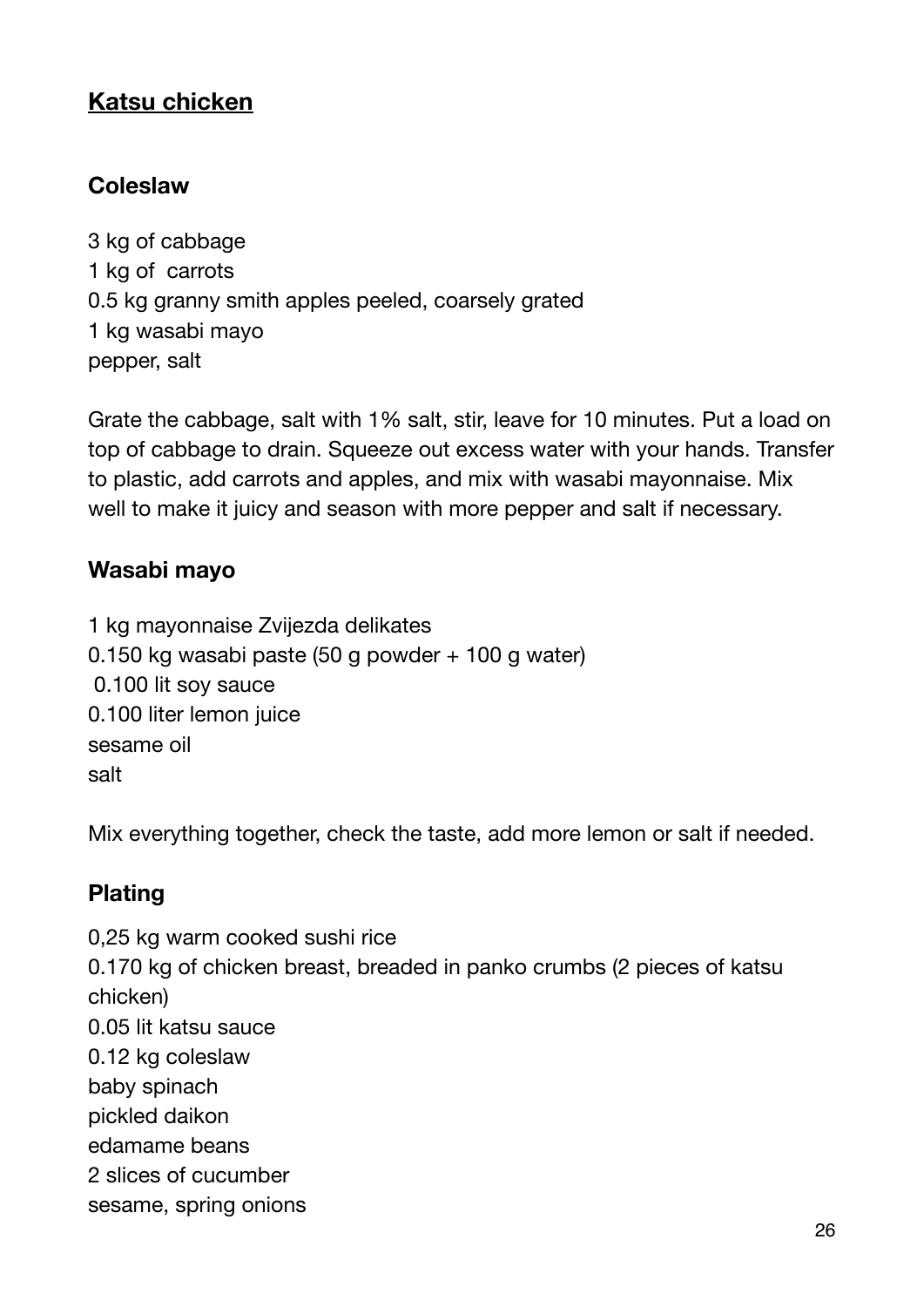# <span id="page-26-0"></span>**Tuna poke**

#### <span id="page-26-1"></span>**Poke sauce 4 lit**

3 lit poke sauce kikkoman 0.7 lit oyster sauce 3 tablespoons sriracha 0.3 liters of orange juice juice of 1/2 lime

Just mix everything.

# <span id="page-26-2"></span>**Lobster salad ( 3 kg )**

900 g of lobster 1.5 kg surimi sticks 400 g sriracha mayonnaise 3 tablespoons black sesame seeds 3 tablespoons orange tobikko 60 ml soy sauce 50 ml sesame oil 2 tablespoons sriracha if needed

Tear the lobster into pieces with fingers. Peel the surimi, put it on a board and beat it with a meat hammer to break it into stripes. Cut into 4 parts. Put everything in a bowl.

Add sriracha mayonnaise, tobikko and sesame. Mix lightly, do not knead. Add soy, sesame oil and sriracha if not hot enough. We can vacuum to last longer.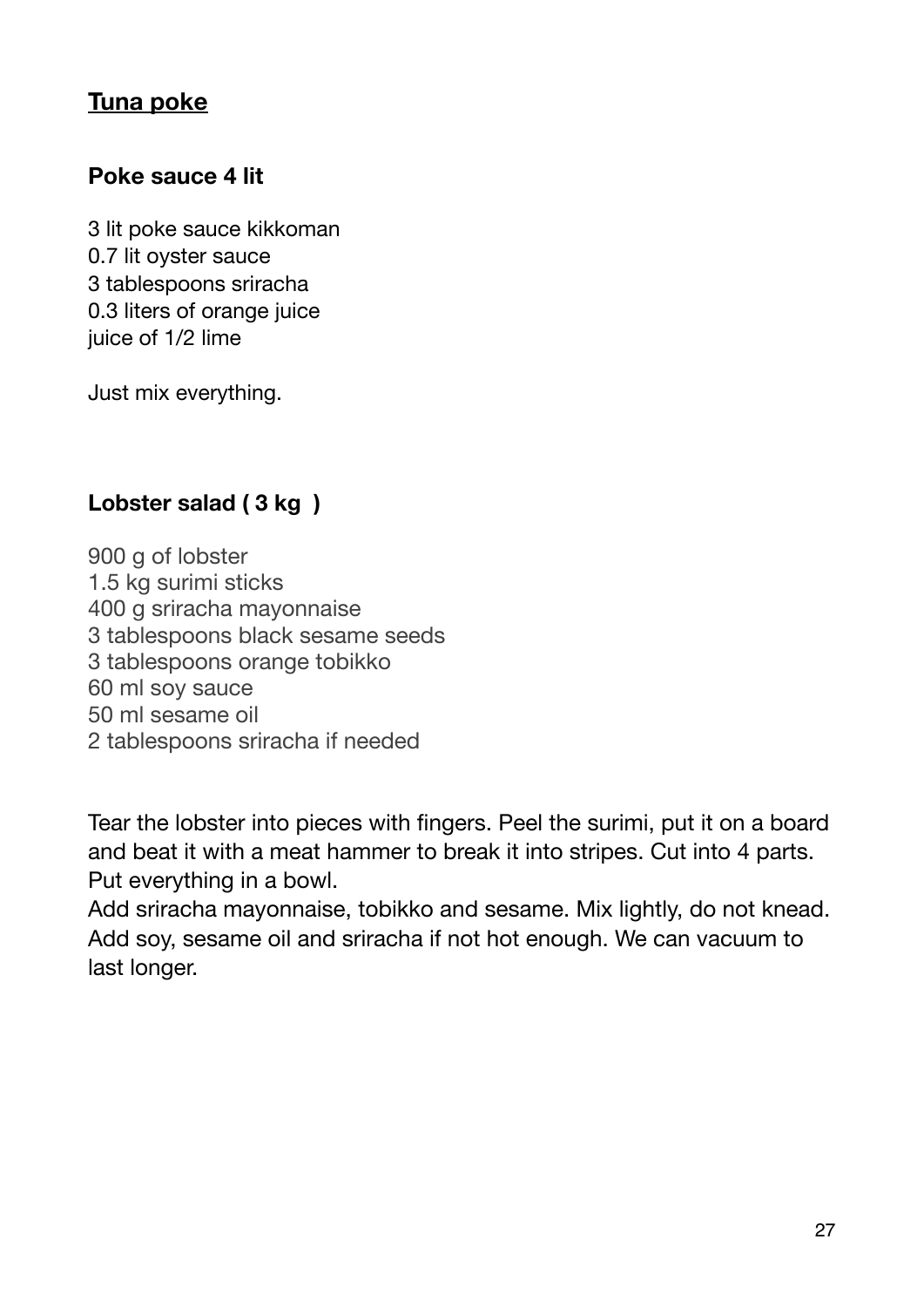# <span id="page-27-0"></span>**Plating**

warm rice furikake + ground peanuts pickled ginger seaweed salad edamame daikon pickled cucumbers lobster salad 1 tablespoon (30 g) tuna cubes with sauce

Put the tuna cubes in a bowl, add the spring onions, purple onions, poke sauce and black sesame seeds and mix with a spoon. Fish and marinade must be very cold, everything should be kept in the refrigerator.

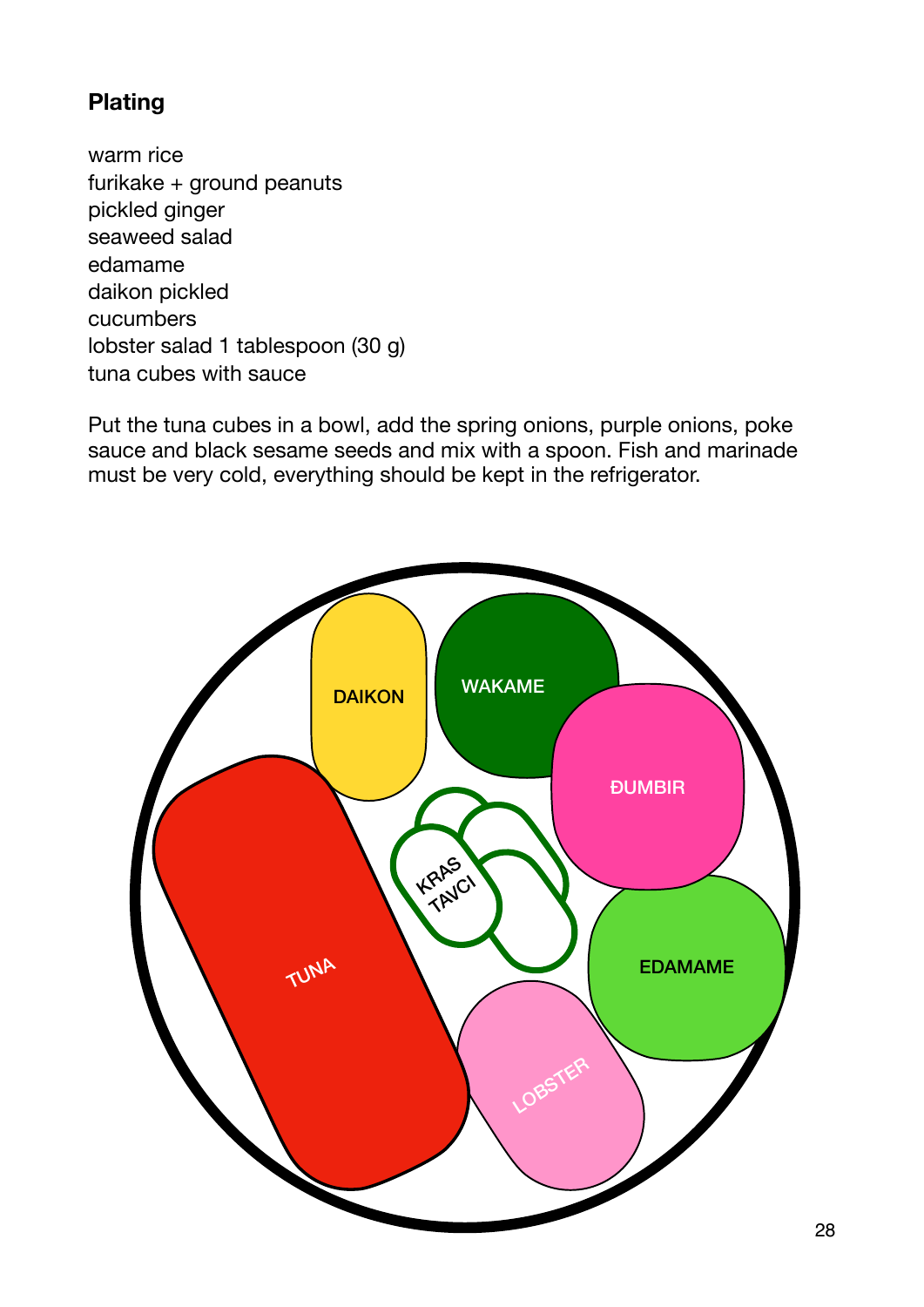# <span id="page-28-0"></span>**Korean fried chicken**

## <span id="page-28-1"></span>**Karaage chicken**

0.150 kg of chicken thighs, cut in 1.5 x 1.5 cm cubes potato starch panko crumbs

Cut the chicken into 1.5 x 1.5 cm pieces. Marinate for a maximum of 48 hours in the marinade, but preferably at least 2-3 hours. Remove the meat from the marinade into a bowl, pour the potato starch to partially coat, a little panko crumbs but try to keep the lumps little wet and unevenly coated. Fry in oil at 180 C until golden yellow, approx. 6-7 min.

#### <span id="page-28-2"></span>**Marinade for karaage chicken ( for 2 kg of meat )**

0.6 lit soy sauce less salt 0.2 liters of beer 0.2 liters of water juice of 10 cm of grated ginger,2 garlic grated

Mix the ingredients in the marinade. Marinate the meat for 1-2 days in the marinade max.

# <span id="page-28-3"></span>**Korean BBQ sauce ( 4 lit )**

2 kg of brown sugar 1.5 lit soy sauce 0.5 liters of water 0.05 liters of rice vinegar 0.150 kg of sambal 0.100 kg gojuchang sauce 0.05 kg of garlic,10 cm of ginger 0.180 kg corn starch 0.200 kg of ketchup

Use the above ingredients we make a sauce, cook it for 15 minutes and thicken with a corn starch. We add ketchup at the end.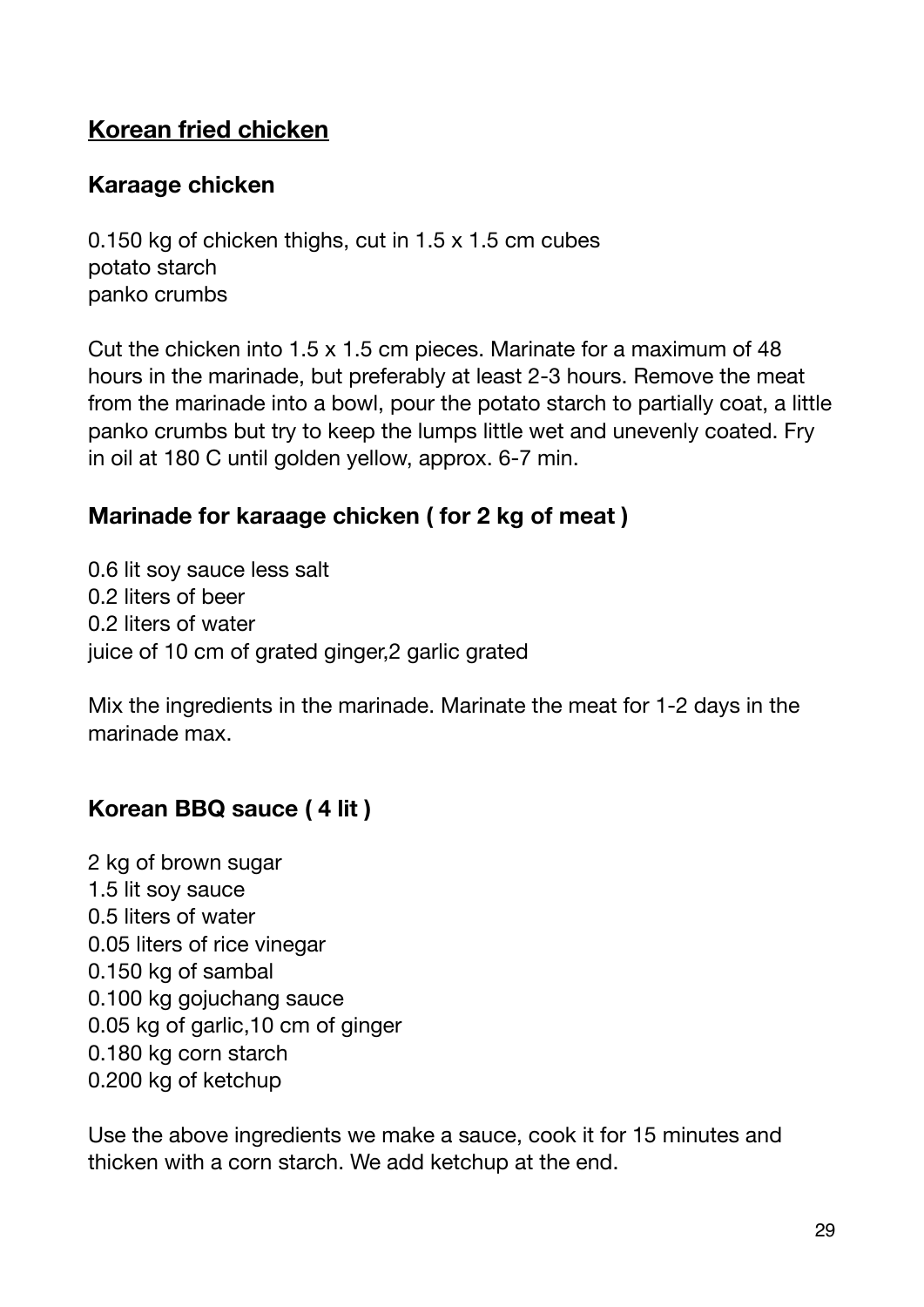# <span id="page-29-0"></span>**Plating**

0.170 kg chicken thighs, fried, glazed with Korean BBQ sauce 0.04 kg of kimchi

0.05 kg cucumber salad, marinated with sushi rice vinegar and coriander spring onions, sprouts

Serve the rice on the bottom of the bowl, sprinkle with peanuts. Pour Korean BBQ sauce over the fried chicken in another bowl, sprinkle with spring onions, sesame seeds and mix. Serve on rice, and add kimchi and cucumber salad. Garnish with sprouts.

# <span id="page-29-1"></span>**Kung Pao**

#### <span id="page-29-2"></span>**Pork belly**

7 kg pork belly with skin

rub - 1 kg of sugar, 1 kg of salt, 5 tablespoons smoked pepper powder, 2 tablespoons five spice

Remove the bones , coat with a rub, wrap in aluminum foil and bake at 150 C, approximately 3 hours. Cool wrapped in container with weight on top, and store in the refrigerator overnight to form.

Cut into slices, bake on a pan or grill, turn over and glaze with a pork glaze sauce.

#### <span id="page-29-3"></span>**Pork glaze sauce ( 2 lit )**

1 lit fish sauce 0.300 lit soy sauce 0.600 liters of rice vinegar 0.050 kg of grated ginger 5 pieces of finely chopped garlic

Just mix together cold.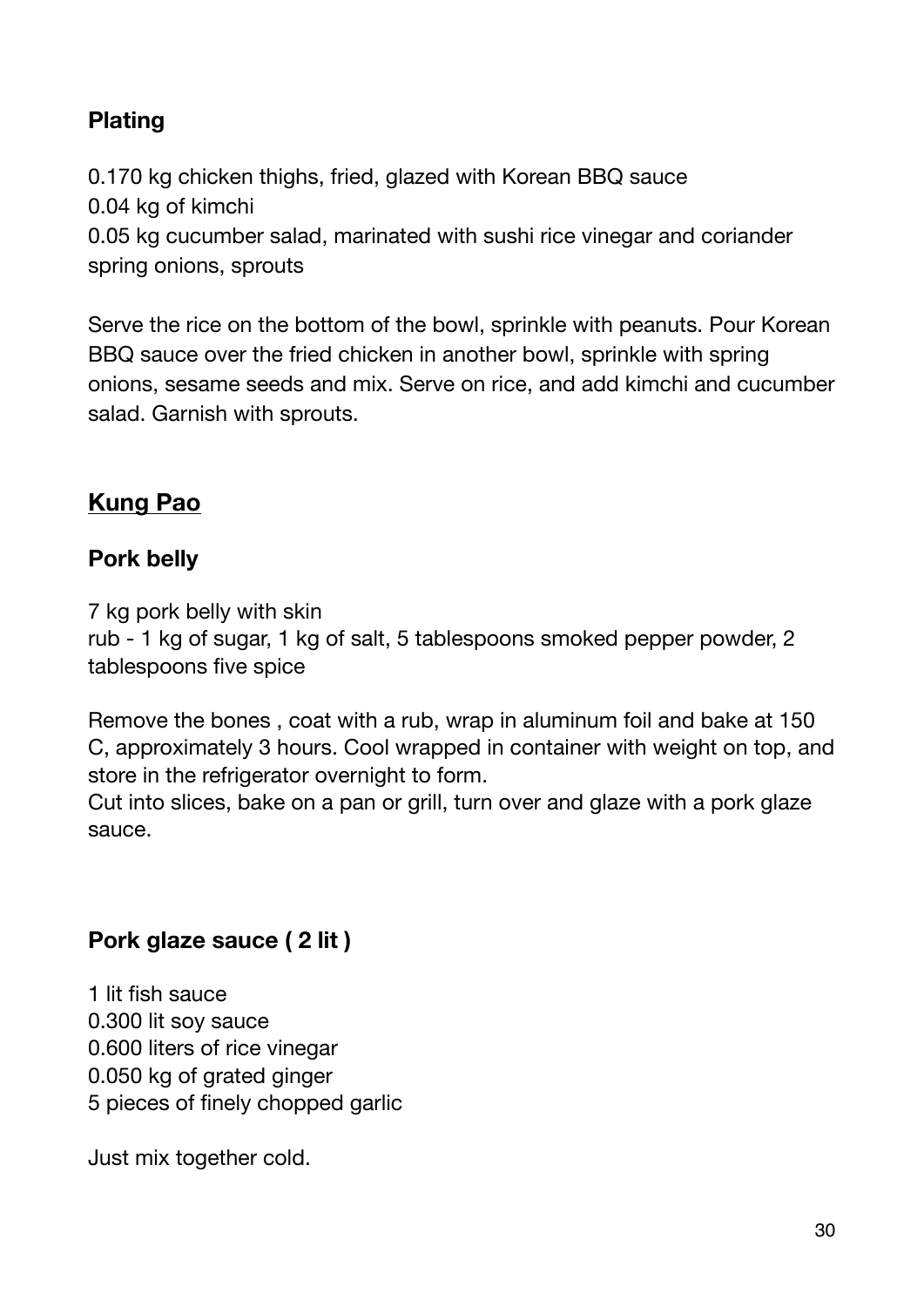# <span id="page-30-0"></span>**Korean BBQ sauce ( 4 lit )**

1 kg of palm sugar 1 kg of brown sugar 1.5 lit soy sauce 0.5 liters of water 0.05 liters of rice vinegar 0.150 kg of sambal 0.100 kg gojuchang sauce 0.05 kg of garlic,10 cm of ginger 0.180 kg corn starch 0.200 kg of ketchup

Use the above ingredients we make a sauce, cook it for 15 minutes and thicken with a corn starch. We add ketchup at the end.

## <span id="page-30-1"></span>**Crumble**

- 0.500 kg roasted ground hazelnuts
- 0.500 kg of ground peanuts
- 0.500 kg of ground pork cracklings
- 1 teaspoon salt
- 1 tablespoon garam masala
- 1 tablespoon cumin

Grind everything coarsely and mix, add spices and salt.

#### <span id="page-30-2"></span>**Ramen eggs**

0.250 liters of water 0.200 lit soy sauce 0.120 kg of sugar

Put tempered eggs in boiling water, cook 07:00 minutes, shock in ice cold water, cool and peel, dip in marinade, put a napkin on top. Marinate for a maximum of 1 day.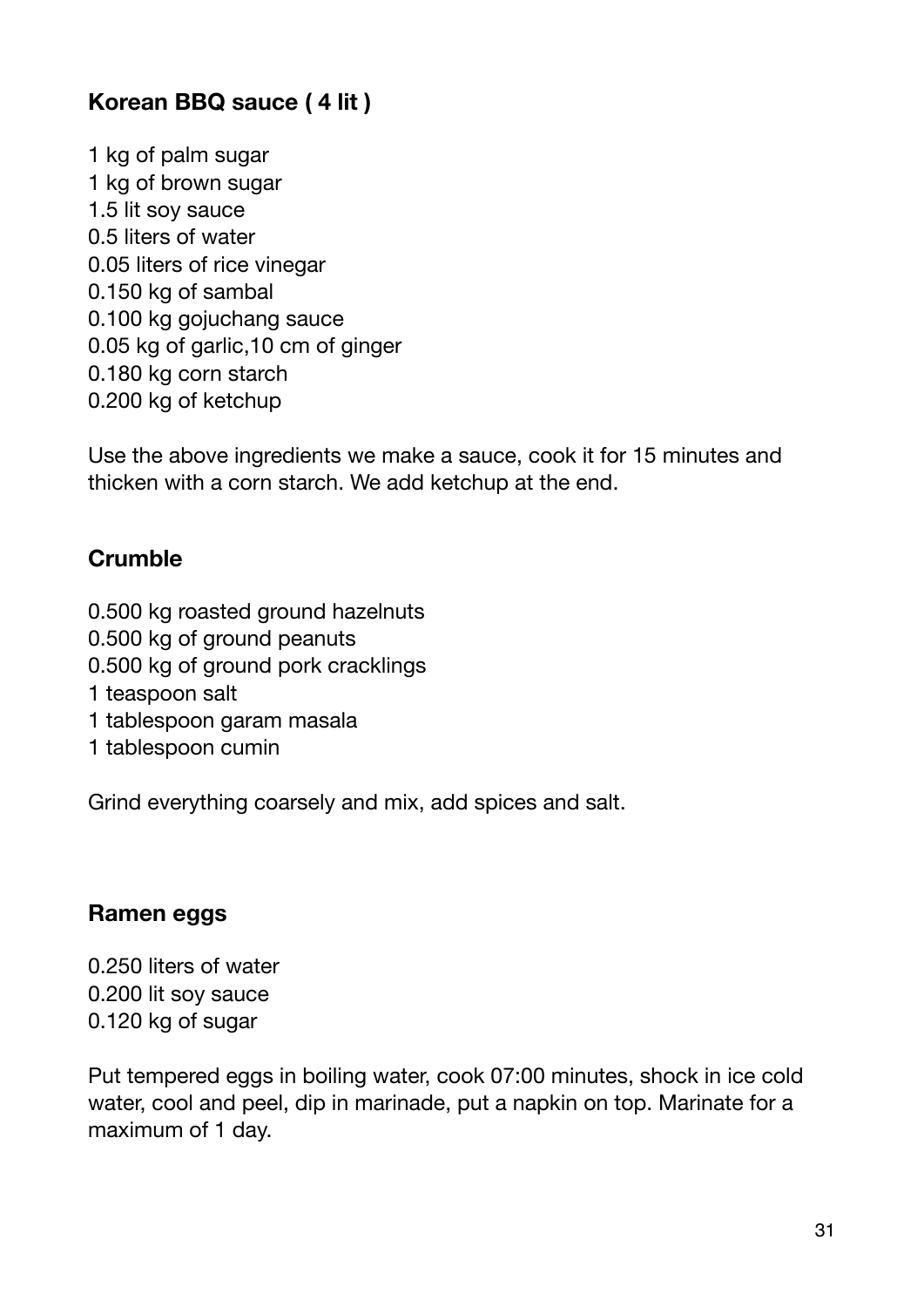# <span id="page-31-0"></span>**Kimchi**

2.5 kg of Chinese cabbage, cleaned and cut into strips 3 cm thick

- 0.150 g salt (60 g per 1 kg)
- 0.200 kg homemade kimchi paste
- 0.300 lit kimchi sauce
- 0.400 kg daikon, halved in length, cut into 1.5 mm thick slices
- 0.300 kg of spring onions cut into 1 cm strips, only the green part

Slice the chinese cabbage, place in a larger bowl, add salt and massage it for 10 minutes with your hands until the cabbage is wilted and well salted. Let it be for 10 minutes. Pour in cold water to cover, press it with something on top to be under water and leave for 2 hours.

After two hours, pour the water from the cabbage, rinse and leave in a colander to drain for at least half an hour, load with something on top to drain well. Squeeze the water out of it with our hands as much as possible, but dont press it too hard.

Transfer to a bowl, add the kimchi paste we blended, and mix by hand to coat the cabbage well. Add daikon and spring onions and mix it as well. We also pour the kimchi sauce, mix well, check the taste and see if it is juicy enough. If not, add more pasta or sauce.

Leave at room temperature, covered with foil and covered, to ferment for 1 day, then transfer to the refrigerator. Stir occasionally.

# <span id="page-31-1"></span>**Homemade kimchi paste ( 2 kg )**

0.5 kg Gochugaru chili flakes 0.5 liters of water 0.15 lit fish sauce 1 garlic peeled 15 cm of peeled, sliced ginger 80 g of sugar 0.5 liters of rice vinegar 0.100 kg sambal 0.100 kg gochujang

Pour chili flakes into a bowl. Pour the other ingredients into a blender and blend into the cream. Pour this into the chili flakes and stir with a spoon.